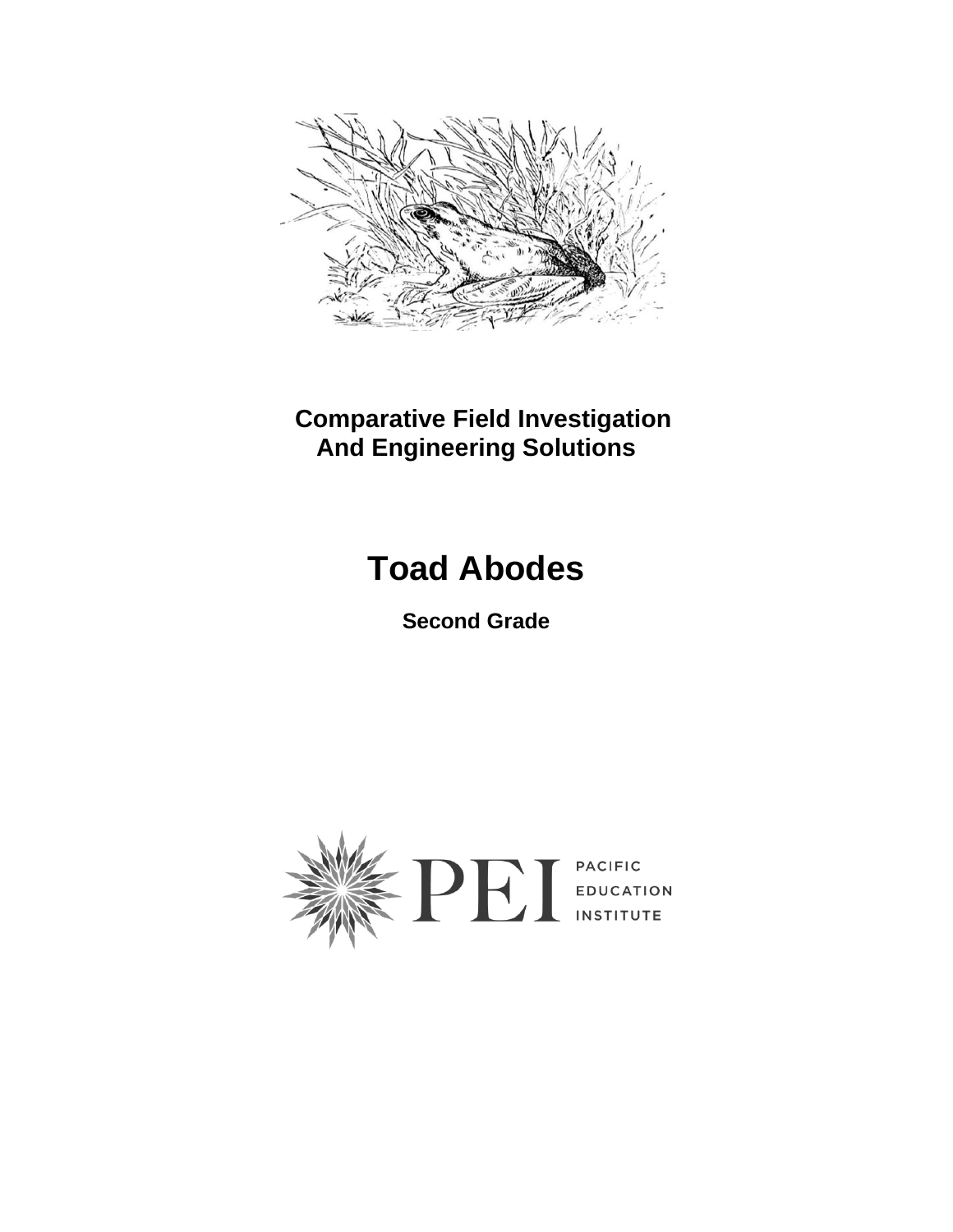

### **Comparative Field Investigation & Engineering Solutions**

### **Toad Abodes**

#### **Overview**

Many second-grade students leap at the opportunity to build play-houses or forts outdoors. The following lessons harness that enthusiasm and engages them with the beloved classic, *Frog and Toad Together* by Arnold Lobel, to build science skills and knowledge. Students start in the first lesson by learning about Toad and his list. Students will explore their own school campus and make a list of materials available on their school campus to build a rain proof toad abode. Next students test these materials to determine which are the hardest and which are the most flexible. Students will then make an origami frog. Students must design, using only the materials they tested, a dwelling large enough to fit their origami frog and keep it dry in the rain. Student's will draft plans, build, test, and optimize their solutions to the question, "how do you build a natural toad abode"?

#### **Background**

#### *The following is an excerpt from the Next Generation Science Standards Volume 2 Appendixes – Appendix I*

Engineering design in the earliest grades introduces students to "problems" as situations that people want to change. They can use tools and materials to solve simple problems, use different representations to convey solutions, and compare different solutions to a problem and determine which is best. Students in all grade levels are not expected to come up with original solutions, although original solutions are always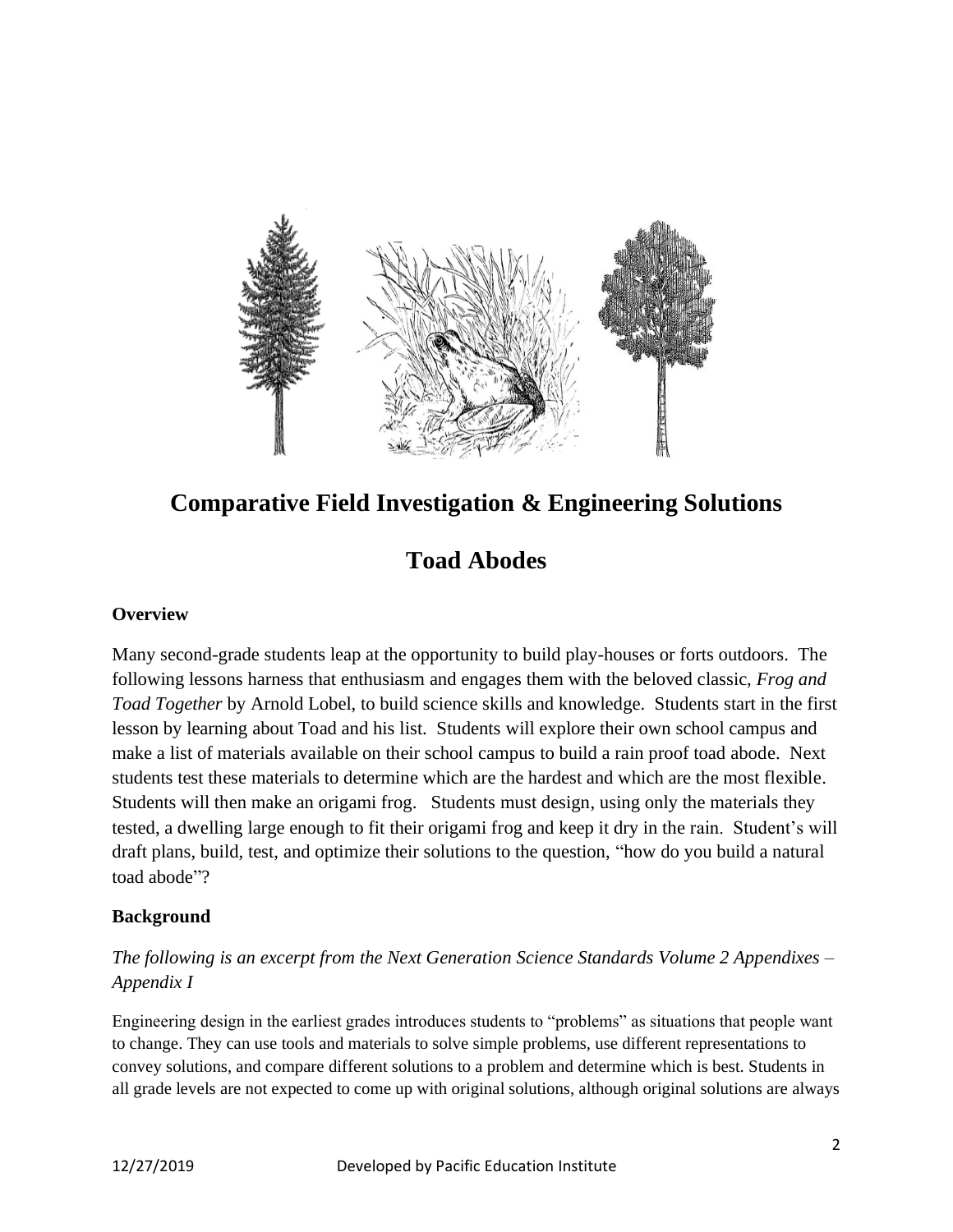welcome. Emphasis is on thinking through the needs or goals that need to be met, and which solutions best meet those needs and goals.



When assessing students' final engineered projects, keep in mind that originality is not a criterion. Assessing if their projects could fit the origami toad and keep it dry are the benchmarks of success. Final assessment should not be conducted only after multiple iterations of the project. Optimization from first attempts is a crucial element of the engineering design standards, and an excellent opportunity to integrate into any growth mindset lessons teachers may do with students.

Students will need to be able to gather and use at least four different materials from the school grounds to build their toad abodes. Examples of these materials can be sand, soil, grass, leaves, twigs, bark, and rocks. Become familiar with your school campus and know where students will have safe access to these types of materials. Students should be able to dig in the ground as well as gather some of this material from the surface. Do not allow students to break branches or pick leaves off plants. In the location where you plan to test the toad abodes resistance to rain, make sure it is okay for students to dig small holes. Part of the learning experience is to make it okay for students to get their hands dirty!

**Comparative Field Investigation -** Which substances on my school ground are the hardest, and which are the most flexible?

**Descriptive Field Investigation** - Which substances return to their previous state after being frozen?

**Engineering Solutions** – How to build a dwelling that will fit an origami toad inside and keep it dry in a rainstorm?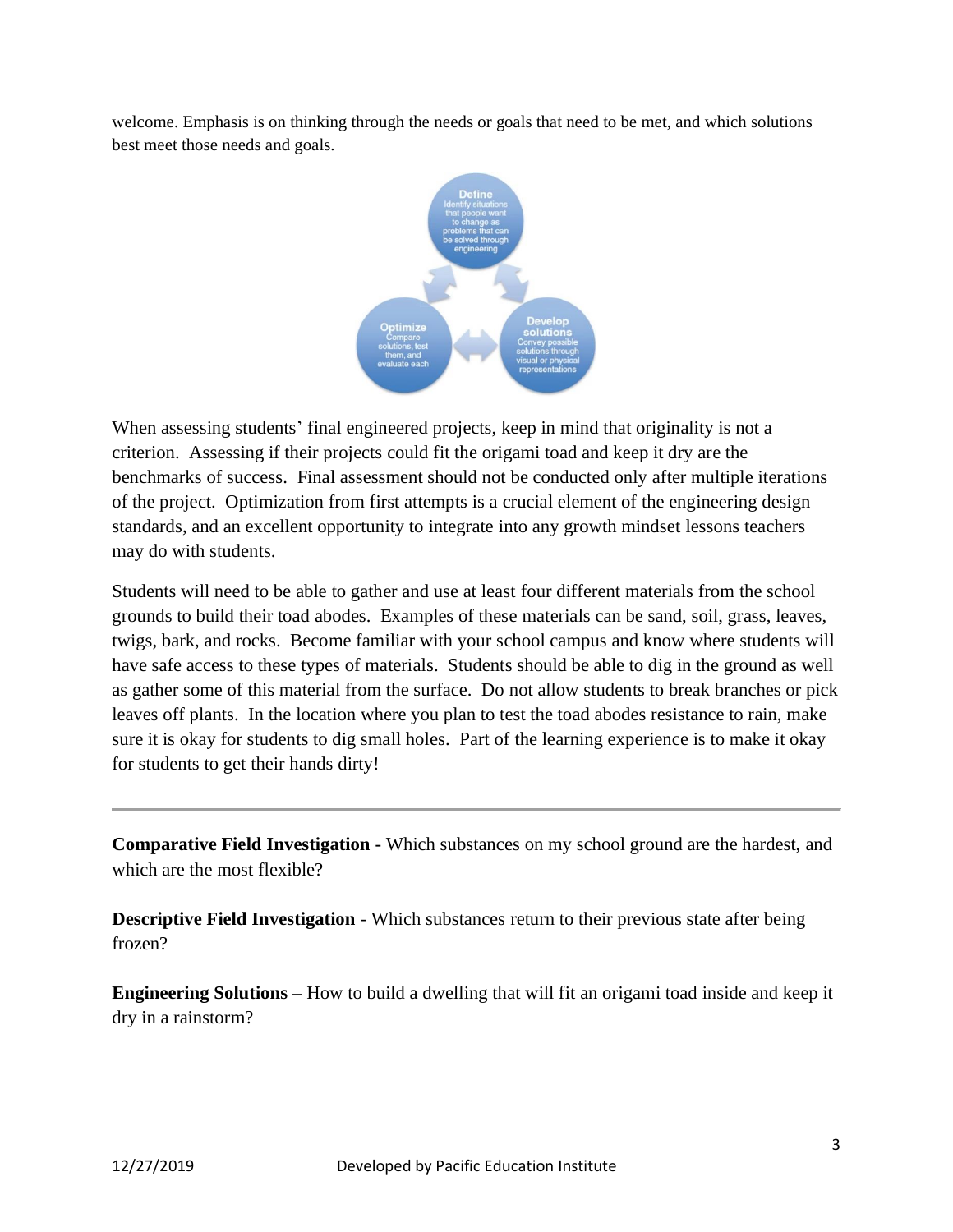| <b>Dimensions from the Framework</b>                                                                                                                                                                                                                                                                                           | <b>What Students are Doing</b>                                                                                                                                                                                                     |
|--------------------------------------------------------------------------------------------------------------------------------------------------------------------------------------------------------------------------------------------------------------------------------------------------------------------------------|------------------------------------------------------------------------------------------------------------------------------------------------------------------------------------------------------------------------------------|
| <b>Science and Engineering Practices</b>                                                                                                                                                                                                                                                                                       | Planning and carrying out investigations: Students will                                                                                                                                                                            |
| Planning and carrying out<br>investigations                                                                                                                                                                                                                                                                                    | be testing 4 different substances found on the school<br>grounds for their relative hardness and flexibility.                                                                                                                      |
| Analyzing and interpreting data                                                                                                                                                                                                                                                                                                | Analyzing and interpreting data: Students will be<br>looking at the results of both testing the materials for<br>their toad abode and testing if their toad abode meets<br>the design criteria.                                    |
| Constructing explanations and<br>designing solutions                                                                                                                                                                                                                                                                           | Students construct explanations: Students will<br>articulate the design challenge of building a toad<br>abode. Develop a model of a potential solution and<br>explain why they used a particular material over other<br>materials. |
| <b>Disciplinary Core Ideas</b><br><b>PS1.A: Structure and Properties of Matter</b>                                                                                                                                                                                                                                             | Students will be investigating and describing different                                                                                                                                                                            |
| Different kinds of matter exist and many of<br>them can be either solid or liquid, depending<br>on temperature. Matter can be described and<br>classified by its observable properties.<br>Different properties are suited to different<br>purposes. A great variety of objects can be<br>built up from a small set of pieces. | types of materials found on the school grounds and<br>analyze which material is best for building their toad<br>abodes.                                                                                                            |
| <b>ETS1.C: Optimizing the Design Solution</b><br>Because there is always more than one<br>possible solution to a problem, it is useful to<br>compare and test designs.                                                                                                                                                         | Students will engineer buildings for their toad abode<br>and compare it to classmates structures.                                                                                                                                  |
| <b>Cross Cutting Concepts</b>                                                                                                                                                                                                                                                                                                  | Students will be noting the patterns on what<br>$\bullet$                                                                                                                                                                          |
| Patterns                                                                                                                                                                                                                                                                                                                       | types of materials are more likely to have                                                                                                                                                                                         |
| <b>Energy and Matter</b>                                                                                                                                                                                                                                                                                                       | particular qualities.<br>Students will test using soil, rocks and plant<br>pieces how the smaller portion of material can<br>be reassembled into a new object.                                                                     |

## **English Language Proficiency Standard:**

ELP.2-3.2 participate in grade appropriate oral and written exchanges of information, ideas, and analyses, responding to peer, audience, or reader comments and questions.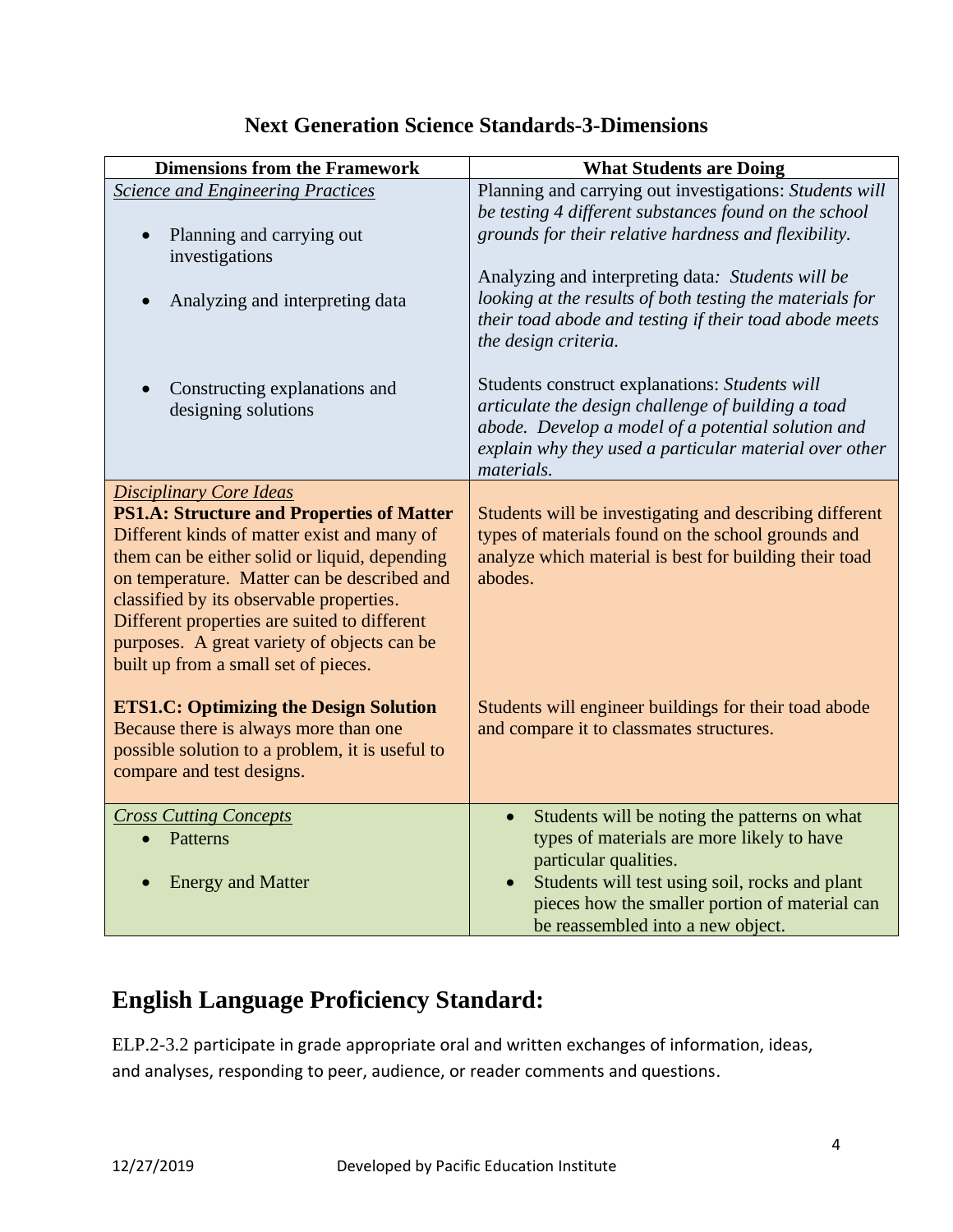#### **Objectives**

Students:

- Identify materials on the school campus that are natural and plentiful enough to build a toad abode that will fit an origami toad.
- Investigate the physical properties of different materials and assess their usefulness for their engineering design.

**Materials:** *Frog and Toad Together* by Arnold Lobel, clipboards, paper, pencils, one, lined, 3x5 index card for each student, spray water bottle, watering can, student pages or student notebook.

#### **Learning Experience**

Students will listen to the first chapter of *Frog and Toad Together* then they will walk the school grounds looking for natural materials to build a toad abode. For this project students may work as individuals, in pairs or small teams. Each student should document their individual and group thinking throughout the design process, utilizing either the generated student pages or in a science notebook.

#### **Engage**

- 1. Read students the first chapter, "A List," from *Frog and Toad Together*.
- 2. Ask students if they have ever made a list. Let students share their personal list experiences, such as shopping, chores or gift lists.
- 3. Explain that in this story Frog and Toad live in homes, or Toad Abodes. Toads, like most living creatures need shelter, a part of their habitat.
- 4. Hand out student page **Introducing the Challenge.**
- 5. Let students know they will be building shelters for toads, using only the natural materials a toad would find on the school grounds. Review the difference between natural materials (rocks, dirt, leaves) and human-made materials (plastic, glass, paper, metal).
- 6. Tell students the class will be going outside to make a list of the materials that are available on the school grounds to build toad abodes. They must find at least four different materials they could possibly use.
- 7. Review your classroom rules and procedures for being outdoors. Ensure that each student knows the boundaries to explore and your signal to regroup as a class.
- 8. Lead students outside with clipboards, paper and pencil and direct them to an example of a type of material that is available on the school ground they may consider using.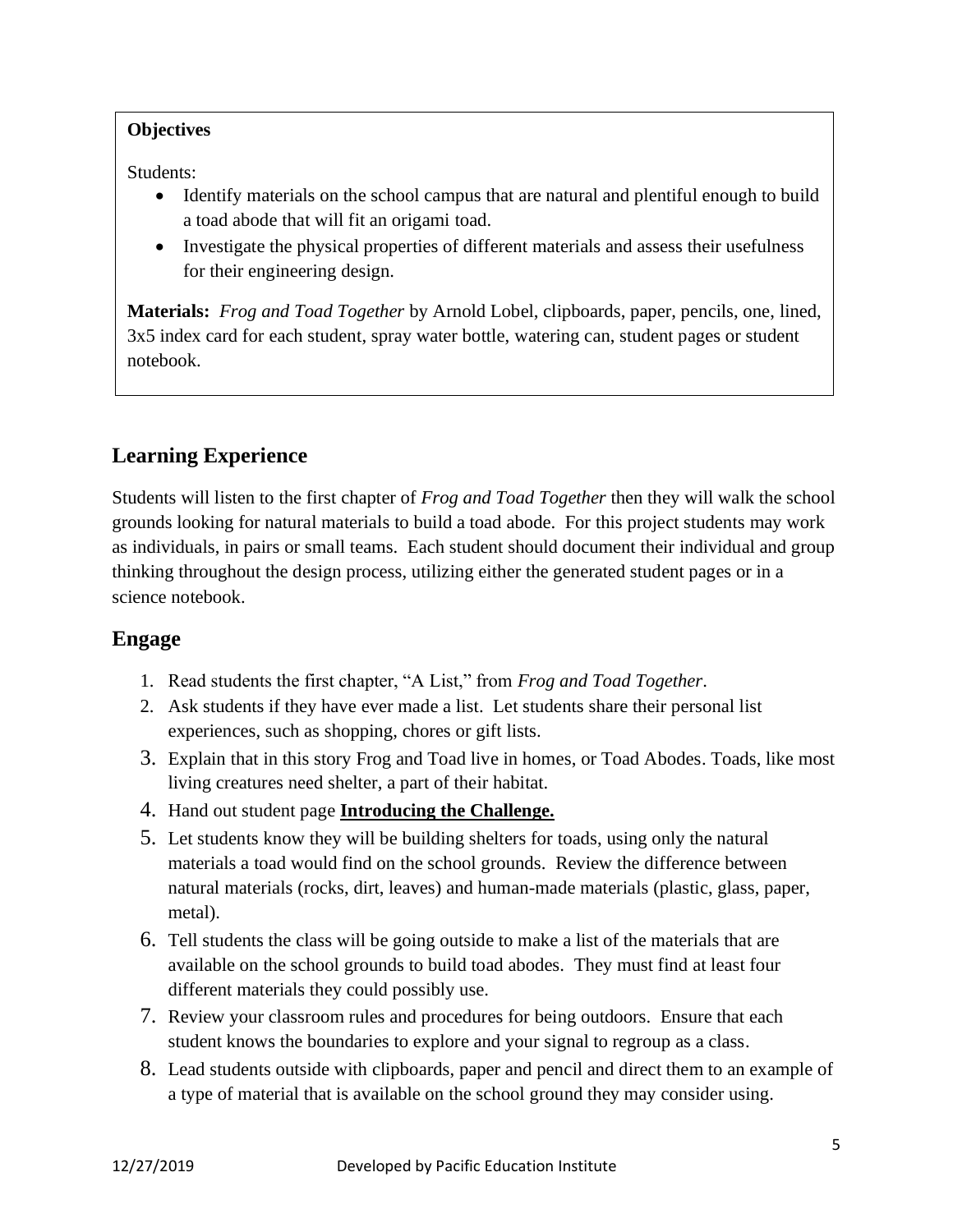9. Gather students back together when each child has identified at least four suitable items to be used for building materials. It is appropriate that many of the students have identical lists. Some students may not think materials such as soil, sand, or "dirt" should be considered. Have some prepared probing questions such as, "where have you seen frogs or toads in picture books or on TV?", "do you know where other animals live on the school grounds?" and "what do moles or ants make their homes out of?".

#### **Explore**

**Create your Toad!** Give each student a lined 3x5 card (you must use a notecard for these directions to work) to create their toad. The following steps provides a durable jumping origami toad (other patterns could be used as well).

1. Position the 3x5 with the lines facing up with the 3-inch side positioned as the top and bottom and the 5-inch side as the sides.



2. Fold the top left corner over to the right edge forming a triangle.



3. Unfold



4. Repeat steps  $2 \& 3$  for the top right corner.

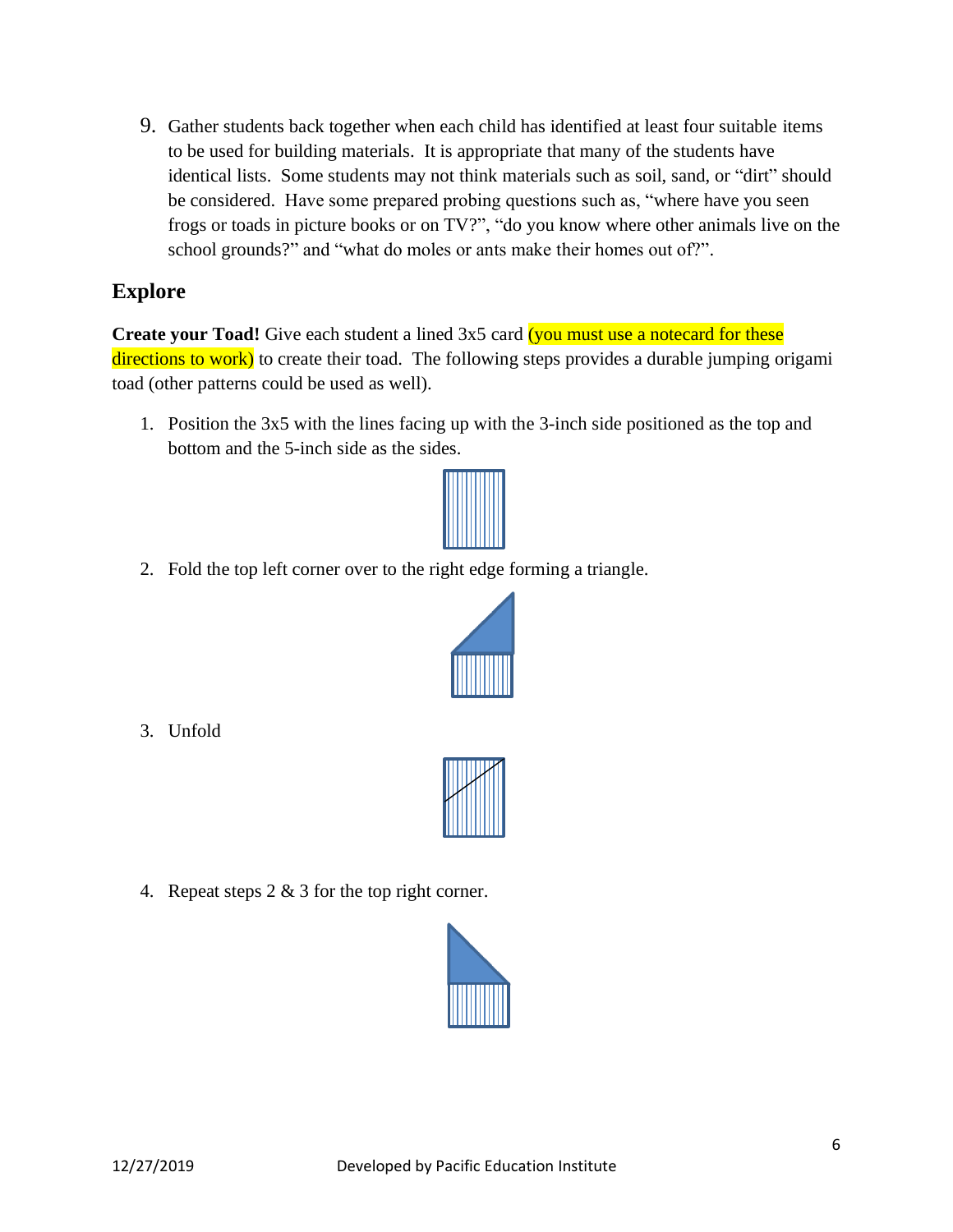5. You should now have a large "X" on the top of your card.



6. Turn the card over to the plain side.



7. Fold the top edge of the "X" to the bottom of the "X" and unfold.



8. Turn the card back over to the lined side

9. With your finger gently poke the center of the "X" making a slight scoop shape.



10. With each of your forefingers bring the sides of the scoop together.

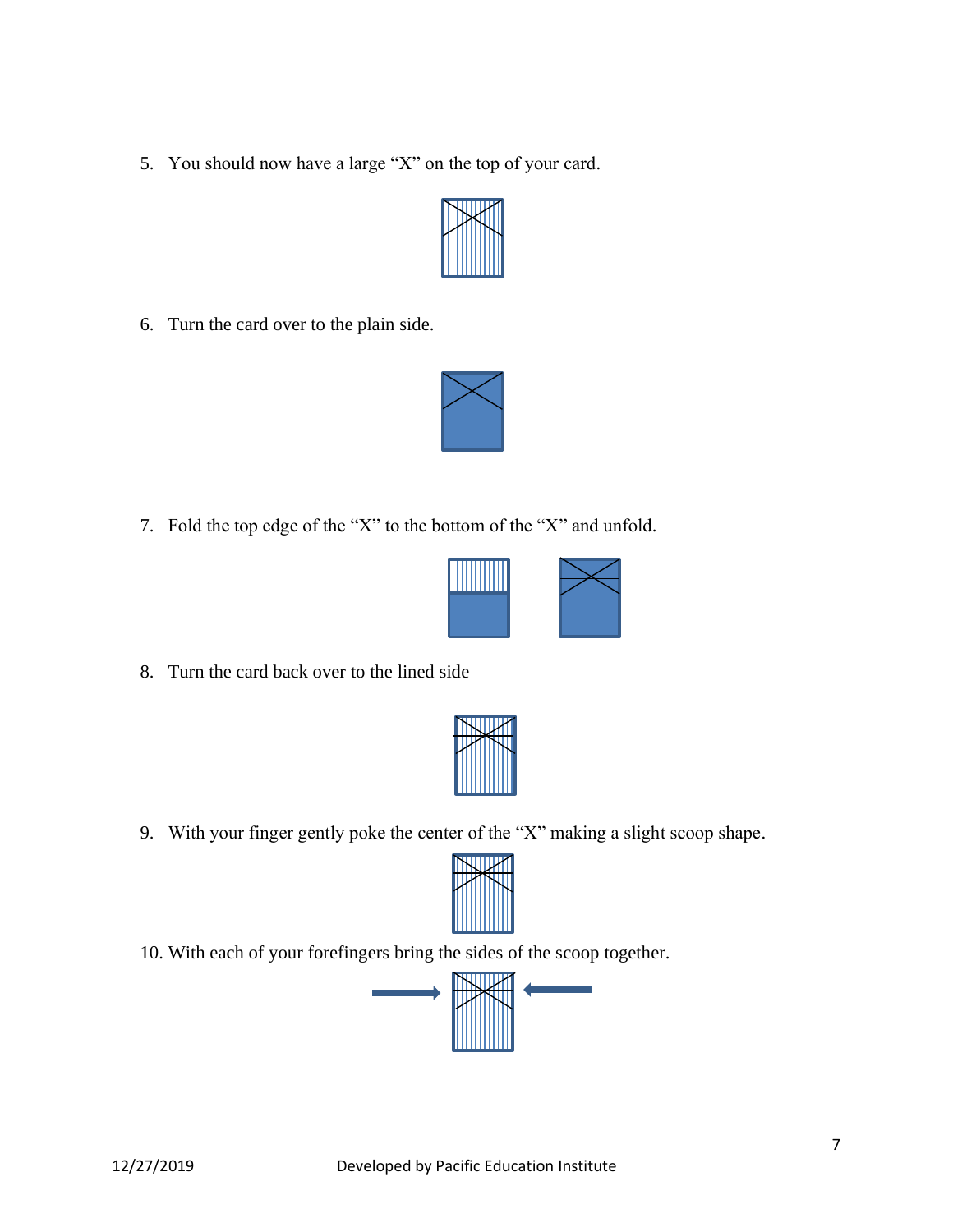11. Flatten down the top into a triangle shape.



12. Working only on the triangular shape fold the bottom corners towards the top forming the toad's arm. The overall shape of the card should now be like a house.



13. Fold the sides of the house in to meet at the center.



14. Fold the bottom of the narrow house all the way to the top.



15. Fold the same edge back down to the new bottom. This forms the back legs of the toad.



16. Looking at the toad from the side arrange the back legs to form a "Z" shape.



17. Place your toad on the table and give its back a gentle quick tap to make it jump.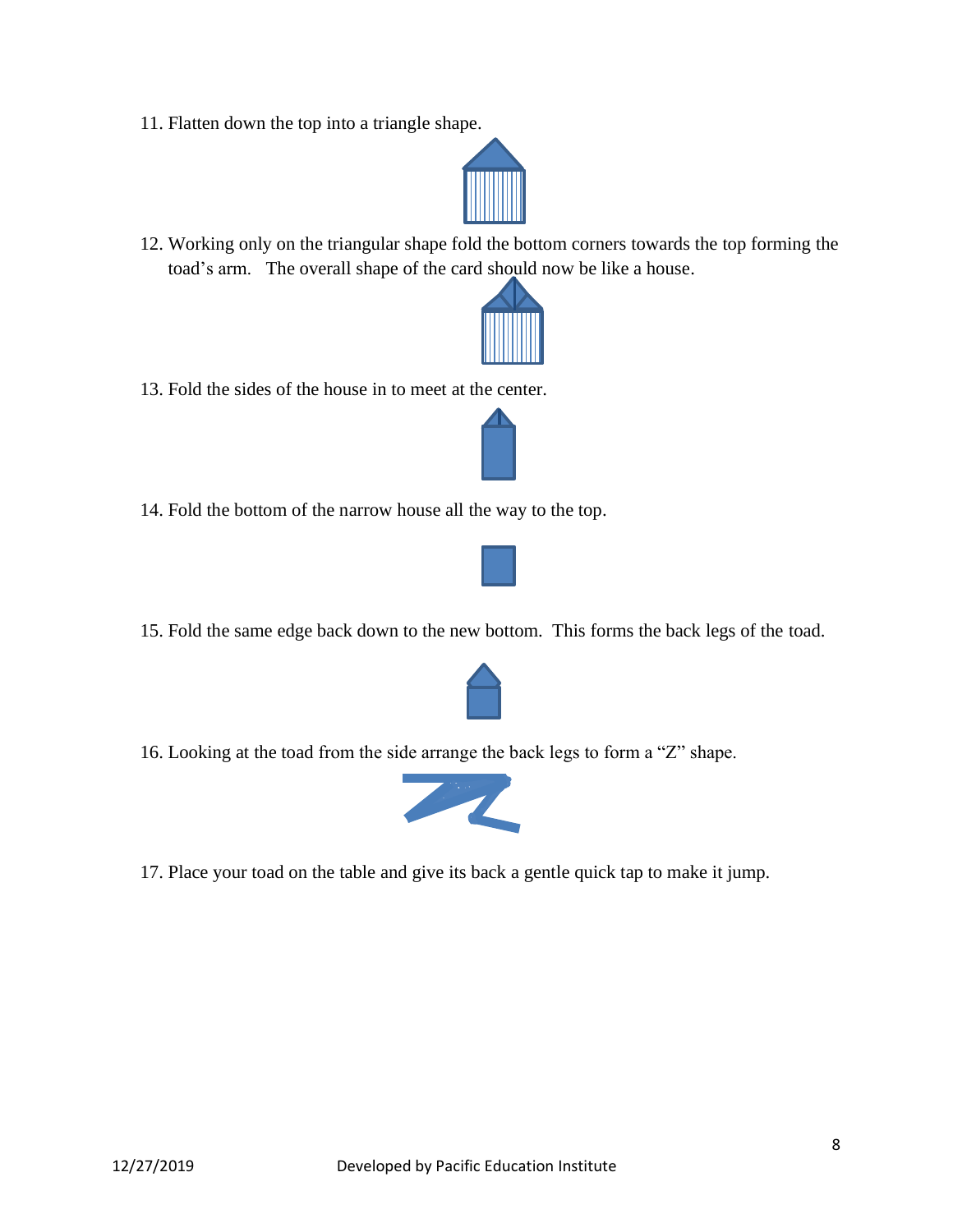**Design Challenge.** Once students have their toads made, they are ready for the design challenge. They must build a toad abode out of the materials found on the school grounds that are big enough for their toad to fit in and keep it dry when it "rains".

- 1. Hand out student page **First Brainstorm.**
- 2. Have students **sketch their initial ideas** of how to build a toad abode with the materials they listed. Have students **label their drawings**. The test will be water, sprinkled from a watering can, onto their structure for 30 seconds. If the toad inside gets wet the design has not met the engineering criteria.
- 3. Students should be able to **articulate the design challenge criteria and constraints**. Use the student pages **Describing Criteria and Constraints** or a science notebook to answer the following questions:
	- 1. What are the rules (criteria) you must follow to build the toad abode?
	- 2. What challenges (constraints) might you have as you build the toad abode?
	- 3. What are some possible solutions to the challenges you might face?

#### **Explain**

#### **Test the materials**

- 1. Explain to students that before they can begin building their toad abodes, they must first test their chosen materials on three characteristics; **hardness** and **flexibility.**
- 2. Hand out the student pages **Hardness test and Flexibility.**
- 3. Demonstrate to students a sample **hardness** test, where you take two different materials and scratch them against each other. Does one of the materials scratch or dent the other? The material that does not scratch or dent is harder. Model how students can keep track of their results by **recording their tests and their results**. You can use student pages or a journal to do this.
- 4. Students will **reflect on their results** and determine if their tests make them change any of their initial design ideas. The results may be slightly ambiguous. The goal is to have students understand that materials will have different hardness characteristics.

**Teacher Note:** if a student is testing a material like soil, or sand, they must understand that soil is made of many small particles and that if you rubbed a leaf on a pile of sand, the sand itself is not damaged by the leaf. Demonstrate to students how to do a finger smudge test. Have a little moisture on the tip of your index finger, dip your finger into your soil medium and then rub your finger against the other material. If the other material scratches or tears, consider the soil medium harder.

5. Once students complete the hardness test repeat a similar procedure for **flexibility**. Each student should try to bend the material in half. If the material is too small (soil) to bend,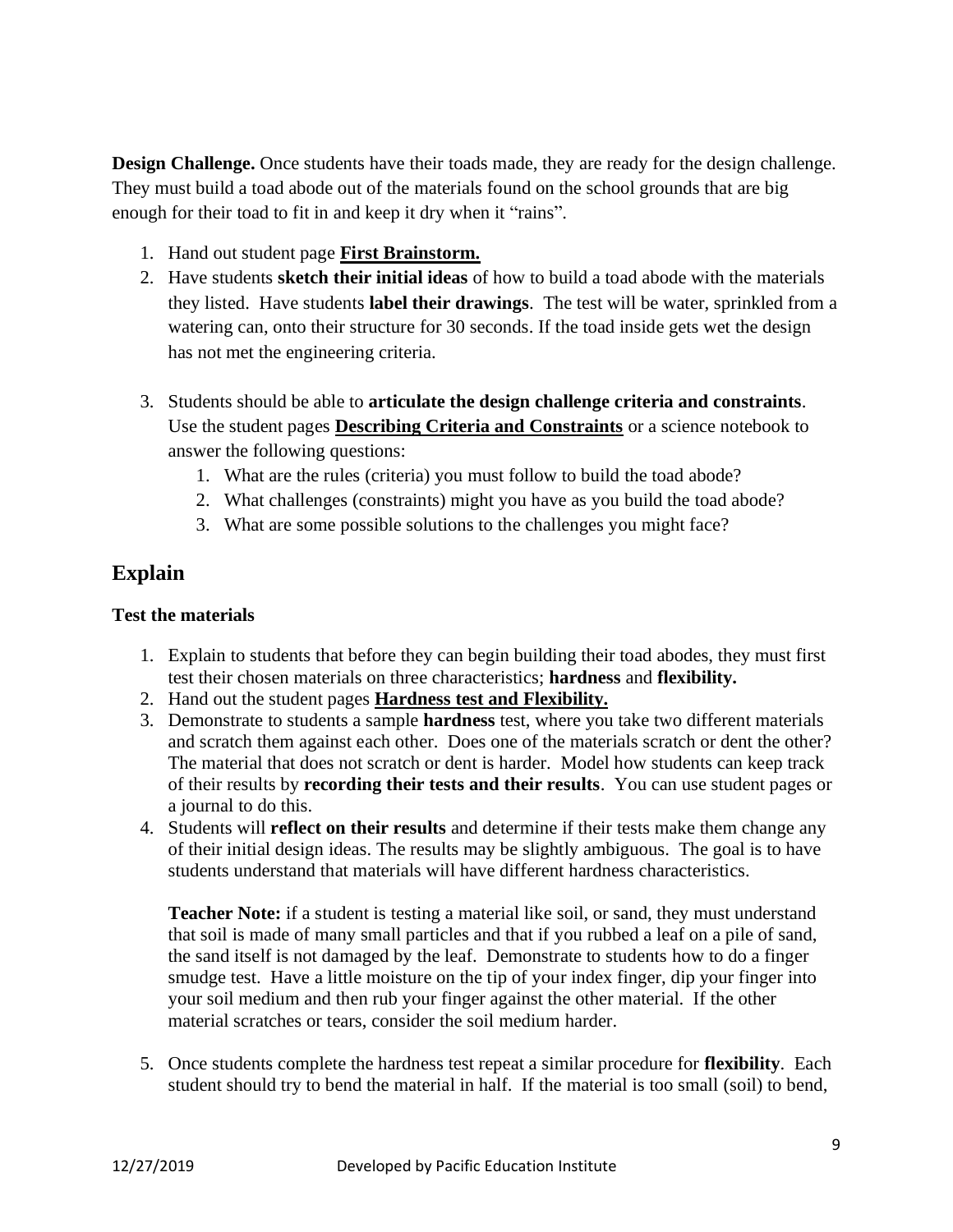let the student make note that the soil is too small to test. This is okay. Common results will see more flexibility in certain plant material and more rigidity in rock samples.

#### **Elaborate**

- 1. Hand out the student page **Optimizing Scientific Tests.**
- 2. Have students return to their first design sketches and update them after conducting the three investigations.
- 3. Ask students to work in small groups and discuss why they think they should update their designs or change some of their first ideas.
- 4. Students should complete a new sketch that will be used to build their toad abodes.
- 5. Take students outside to build their toad abodes.
- 6. Once students have their toad abodes built have them put their origami toads inside. If they cannot fit their toad inside, they have not met the design criteria.
- 7. If the toad can fit, sprinkle the top of the abode with water from a water can to simulate a rain storm. **Let the water fall for 30 seconds.**
- 8. Have the students remove the toads, if the paper shows sign of getting wet, they have not met the design criteria.
- 9. Have students reflect upon their results and record in their student pages or journals using **Testing Built Toad Abodes 1st Trial.**

#### **Evaluate**

- 1. It may be tempting to end the design challenge here, however this does not complete the full process. It is imperative that students have another opportunity to optimize their designs and test a new iteration using the student page **Optimizing after Scientific Test: Third Sketch of Toad Abode.**
- 2. It is appropriate that students will imitate other classmates' successful designs and should give them credit in their reflections, a technique often used by scientists.
- 3. Students who may have met the design criteria in the first iteration, should now be required to improve their design by **either** making it larger so the toad can host his friend frog or survive a longer rain storm (more than 30 seconds).
- 4. Make sure students reflect upon their results and sketch a new updated plan before building their second toad abode to test.
- **5.** Have students record their final test results on student page **Testing Built Toad Abode 2 nd Trial.**
- 6. Hand out reflection and assessment page **I used to think…But now I know page**. This page is desired to be cut into three.
- 7. Tell students they are going to reflect on their learning from Toad Abode about phases of matter and materials used for engineering.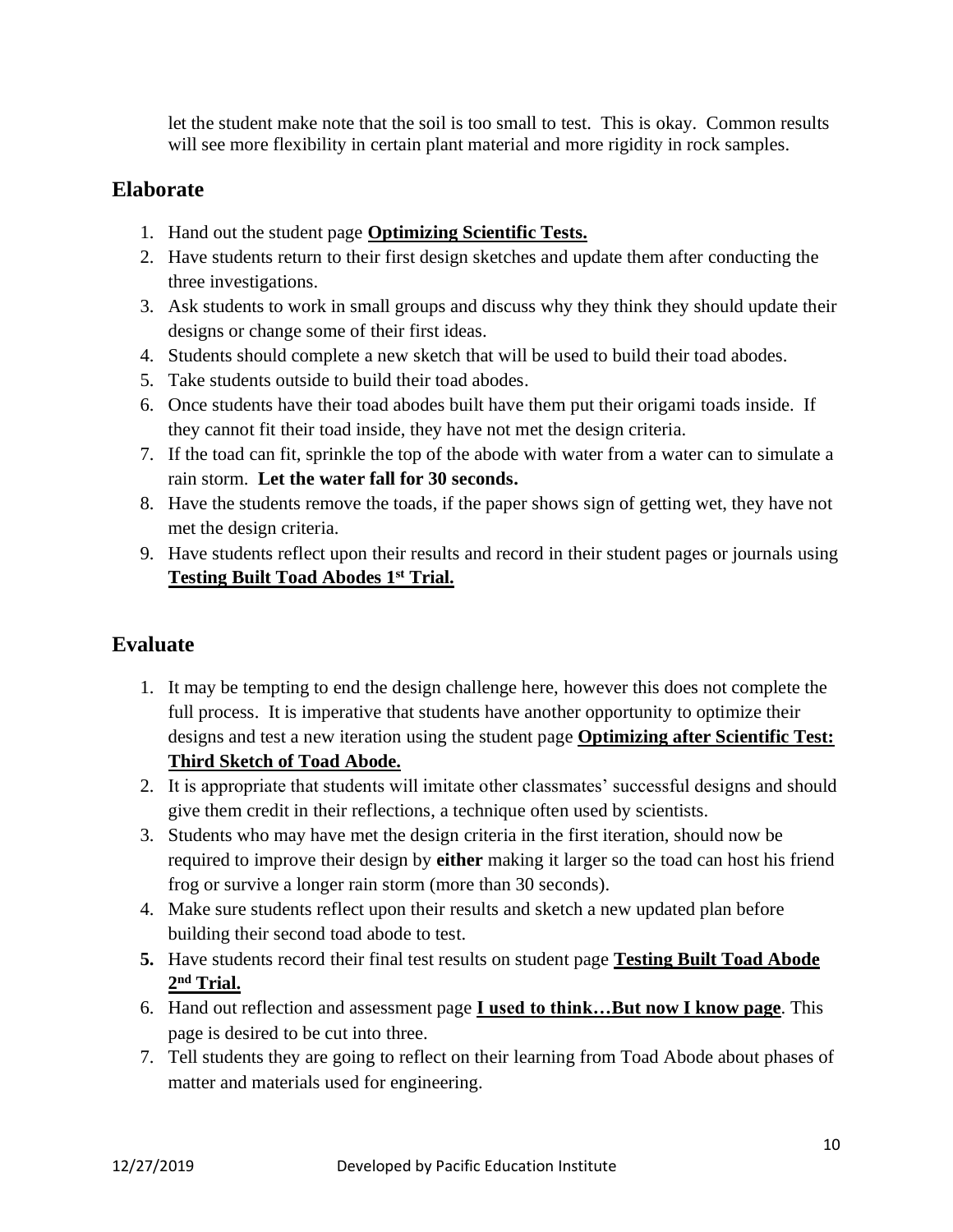- 8. Using the sentence starters have students draw or write about their previous understanding and new learning. If you have never done a reflection like this before, you might want to model it for student or have students work in small groups. Scaffold this activity as needed dependent on student needs and time of year.
- **9.** Hand out the reflection and assessment page **Toad Abode: Claim and Evidence**.
- **10.** Have students complete the CE using their Toad Abode and the tests they completed to provide evidence to support their claim. It is appropriate for students to access their work from previous parts of the investigation.
- 11.Evaluate students' claim and evidence of the best building materials to engineer Toad Abodes. Make sure it is accurate and with details. Collect this for evidence of progress towards standard K-2- ETS1-3. See the rubric for scoring.

#### **Extensions**

- Additional NGSS opportunities Read the rest of Frog and Toad Together, in the  $2<sup>nd</sup>$ chapter test why seeds grow just as Toad does.
- Art Have students paint terracotta pots to take home and put outdoors to encourage frogs and toads to have additional habitats.
- Math Conduct an origami hopping competition where students must measure, and graph which toads jump the farthest. Create a competition for different origami toad designs using different paper material.
- Career Connections Invite presentations from field biologist that works on amphibian health monitoring or a zoologists who might work on breeding endangered frog species.
- Social Studies explore frogs' importance to local Tribal communities. Or compare to how people build homes for themselves, what materials do we use?

### **Suggested Additional Reading**

- *How a House is Built* by Gail Gibbons 1990
- *Frogs* by Gail Gibbons 1993
- *Frog or Toad, how do you know?* by Melissa Stewart 2011
- *The Girl who Never Made Mistakes* by Mark Pett and Gary Rubinstein 2011
- *Those Darn Squirrels* by Adam Rubin and Daniel Salmieri 2012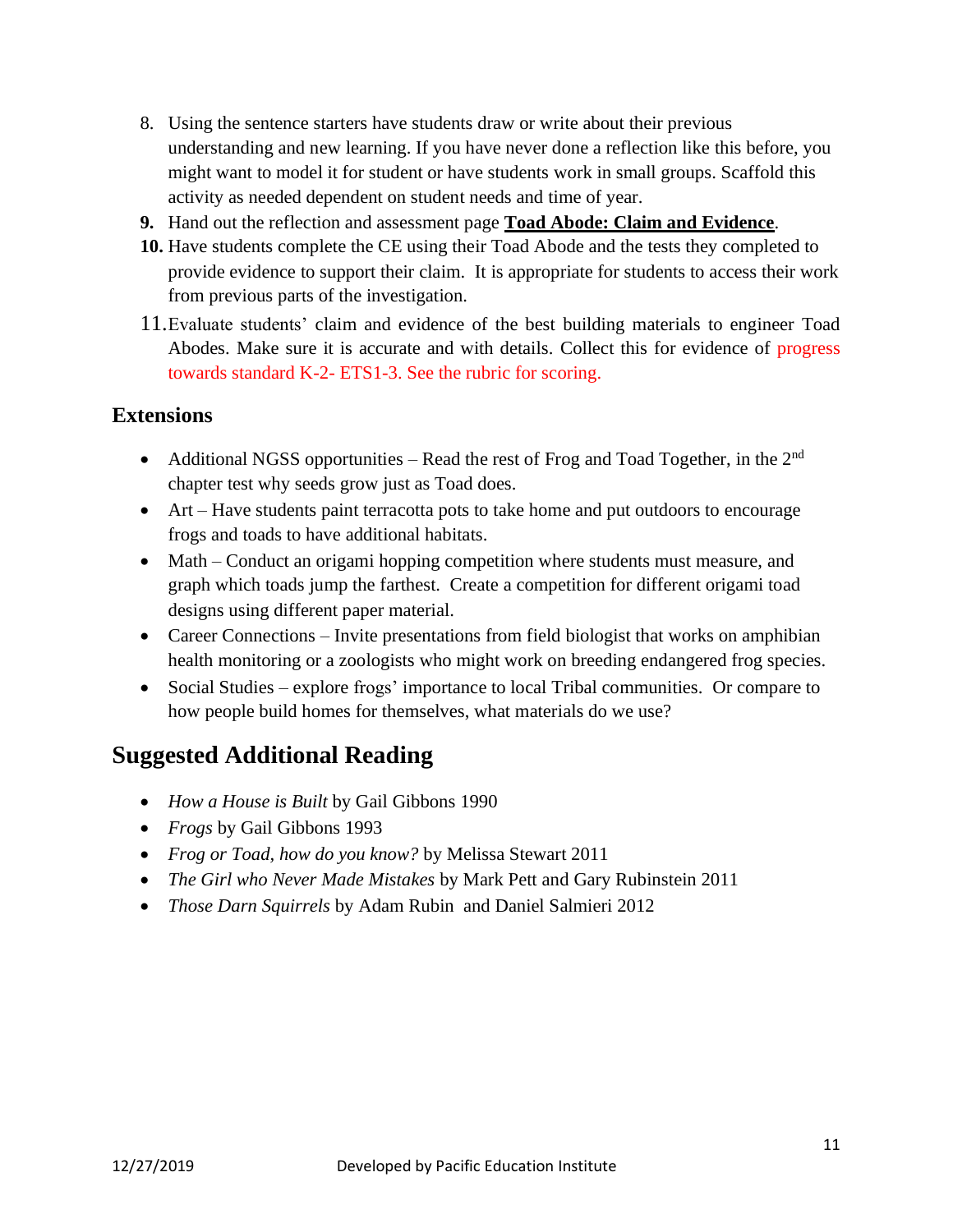

# **Toad Abode**

# **Student Pages**

# Name: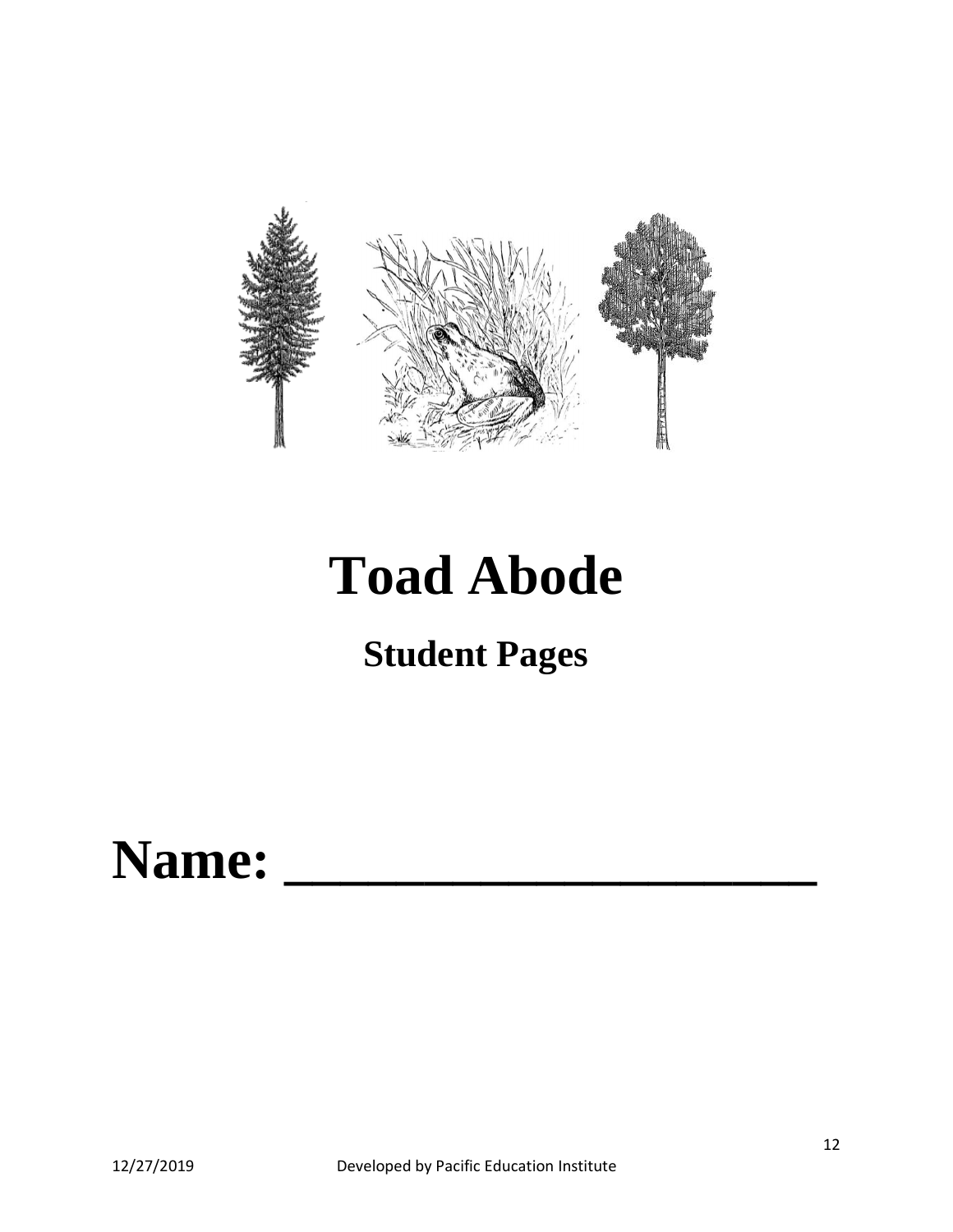# **Engineering Design Challenge: Toad Abodes**

## **Introducing the Challenge**

What different materials can you find on the school grounds.

| Name of material | Where did you find it<br>outside? | Is there enough to<br>build a toad abode<br>with? |
|------------------|-----------------------------------|---------------------------------------------------|
| 1.               |                                   |                                                   |
|                  |                                   |                                                   |
| 2.               |                                   |                                                   |
|                  |                                   |                                                   |
| 3.               |                                   |                                                   |
|                  |                                   |                                                   |
|                  |                                   |                                                   |
| 4.               |                                   |                                                   |
|                  |                                   |                                                   |
|                  |                                   |                                                   |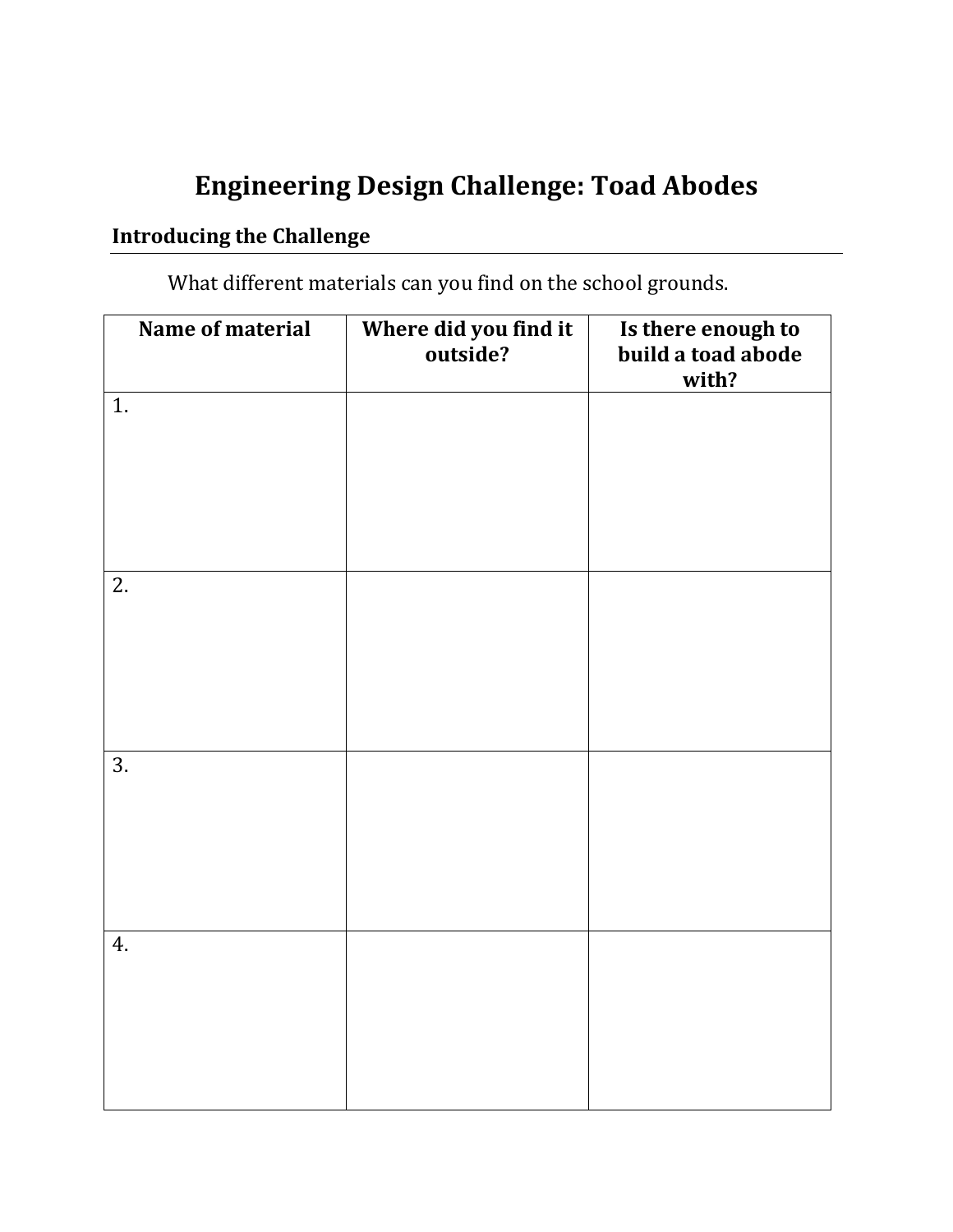#### **First Brainstorms!**

You made your toad! Sketch your first draft of a toad abode. Label the materials you are using in your possible solution. Will it be waterproof?

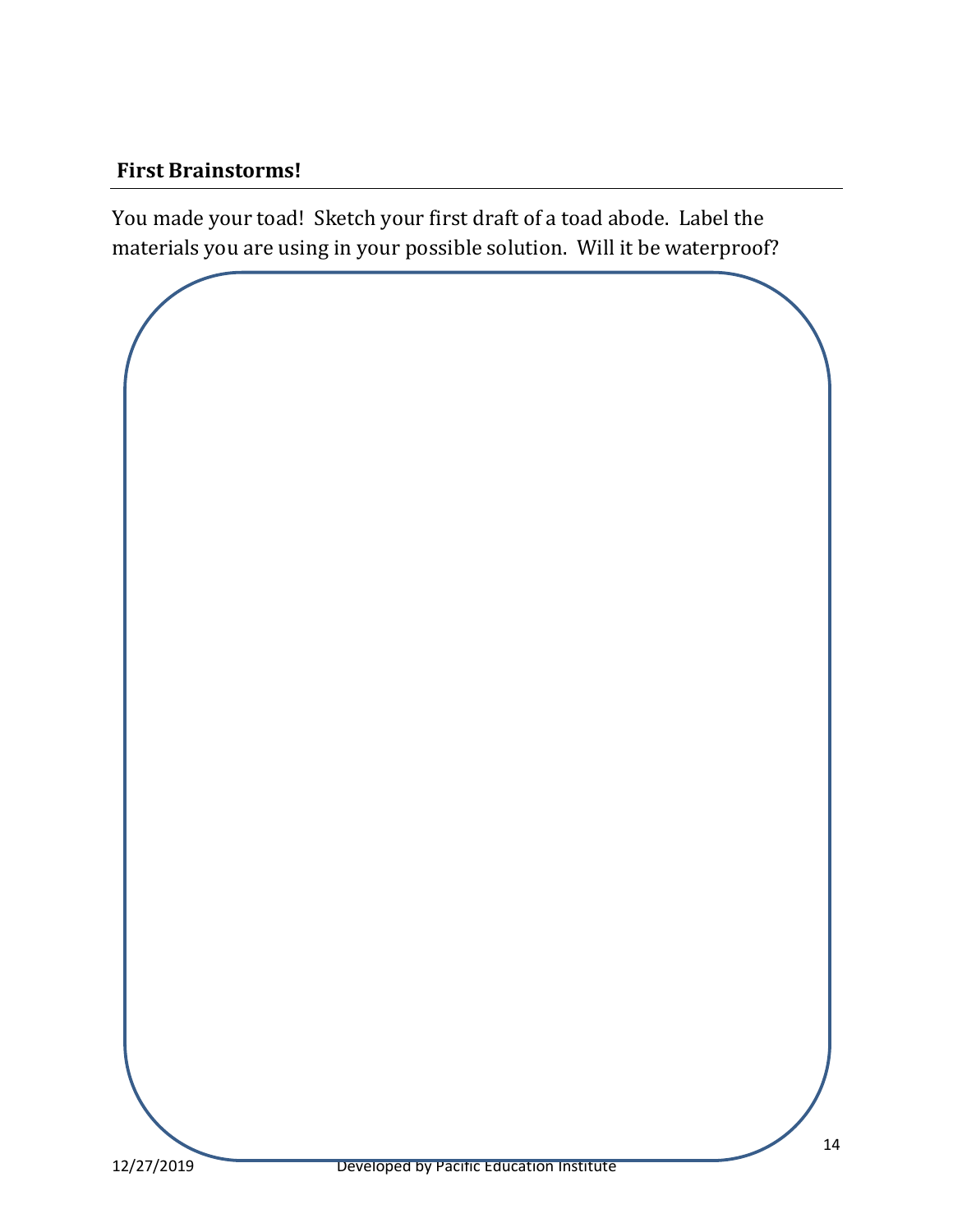#### **Describing Criteria and Constraints**

1. What are the rules that you must follow in building this toad abode?

2. What are the most challenging parts to building this toad abode?

3. Describe the constraints of the challenge and possible solutions to problems.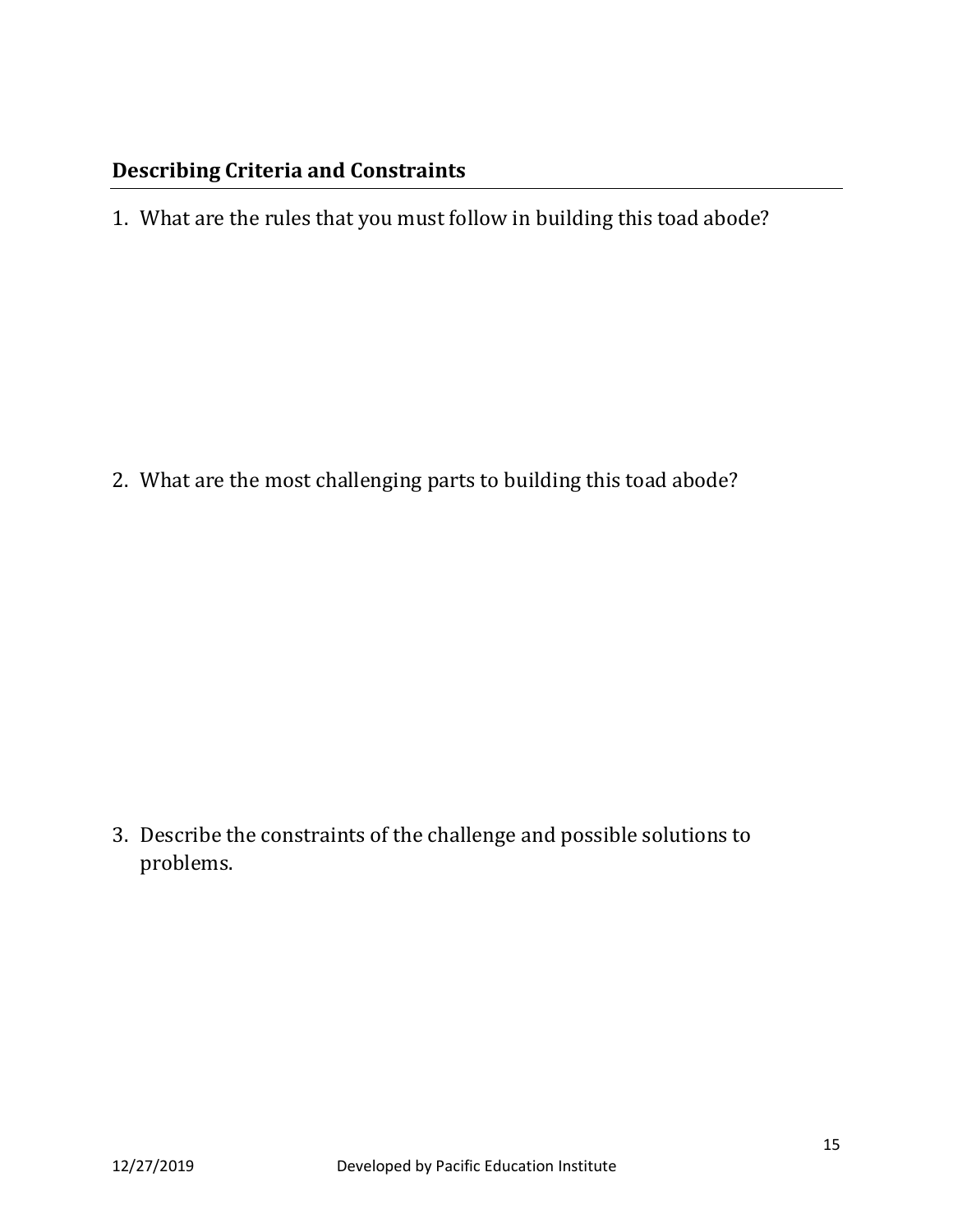#### **Conduct Investigation of Hardness, Flexibility, and Wetness Tolerance**

#### **HARDNESS TEST**

- 1. Write your material 1 in each line next to Material 1, the name of your material 2 next to material 2, and 3 next to 3 and 4 next to 4.
- 2. For each test scratch the material against each other. The material that gets scratched by the other is less hard. Circle the material that is the hardest in that test.

| Example:          |                                                      |                                                                                  |           |  |
|-------------------|------------------------------------------------------|----------------------------------------------------------------------------------|-----------|--|
|                   |                                                      | a. Material 1: Straw vs Material 2: V                                            | Woodchips |  |
| Test 1            |                                                      |                                                                                  |           |  |
|                   |                                                      |                                                                                  |           |  |
| Test <sub>2</sub> |                                                      |                                                                                  |           |  |
|                   |                                                      |                                                                                  |           |  |
| Test 3            |                                                      |                                                                                  |           |  |
|                   |                                                      |                                                                                  |           |  |
| Test 4            |                                                      |                                                                                  |           |  |
|                   |                                                      |                                                                                  |           |  |
| Test 5            |                                                      |                                                                                  |           |  |
|                   |                                                      |                                                                                  |           |  |
| Test 6            |                                                      |                                                                                  |           |  |
|                   |                                                      | Material 3: ___________________________ vs Material 4: _________________________ |           |  |
|                   | Which material that you tested has the most circles? |                                                                                  |           |  |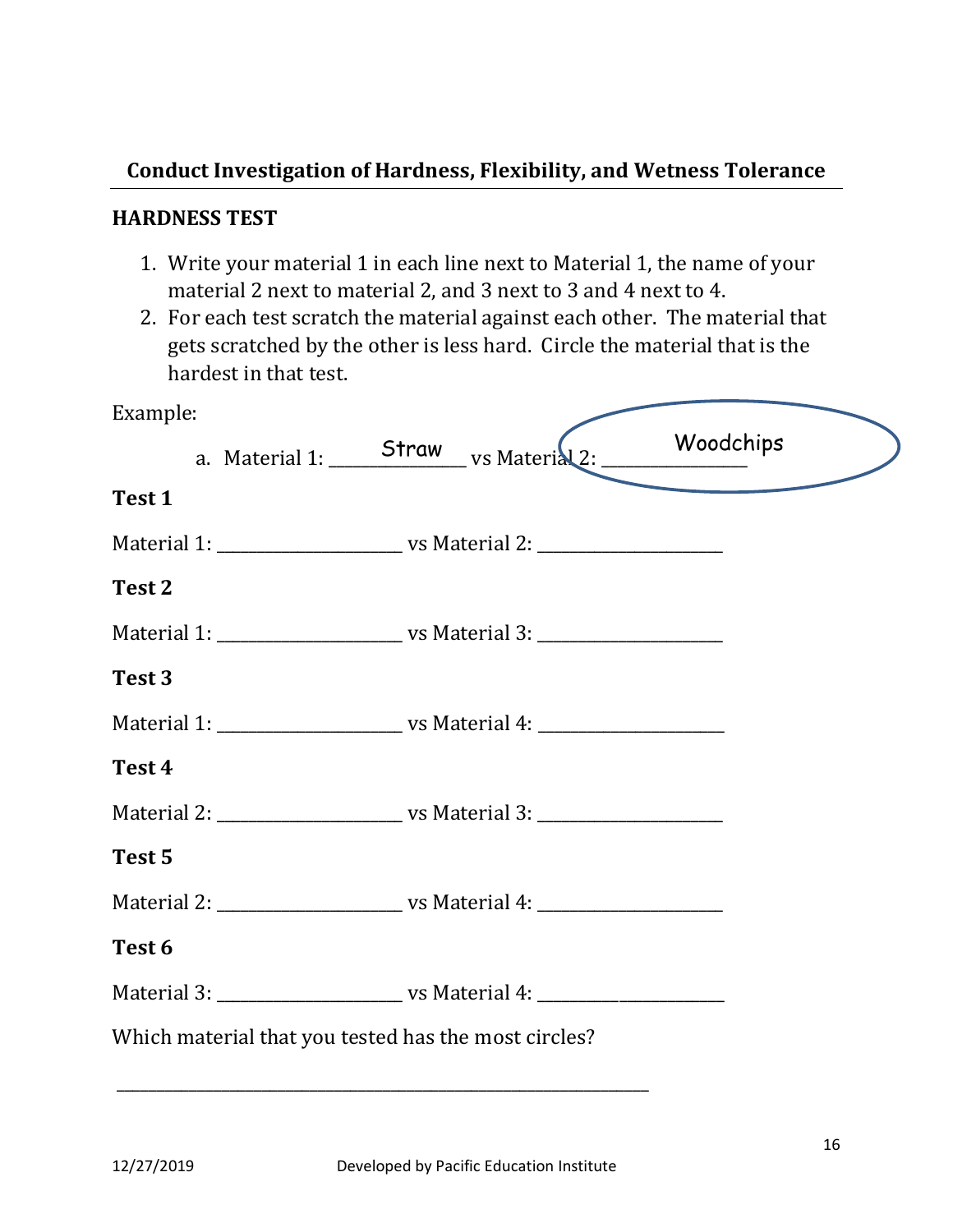Which material has the least circles?

List your materials from hardest to softest?

\_\_\_\_\_\_\_\_\_\_\_\_\_\_\_\_\_\_\_\_\_\_\_\_\_\_\_\_\_\_\_\_\_\_\_\_\_\_\_\_\_\_\_\_\_\_\_\_\_\_\_\_\_\_\_\_\_\_\_\_\_\_\_\_\_\_\_

How do you know which are the hardest and which are the softest?

How will you use your hardest material when building your toad abode? Why?

How will you use your softest material when building your toad abode? Why?

How will you use your other material? Why?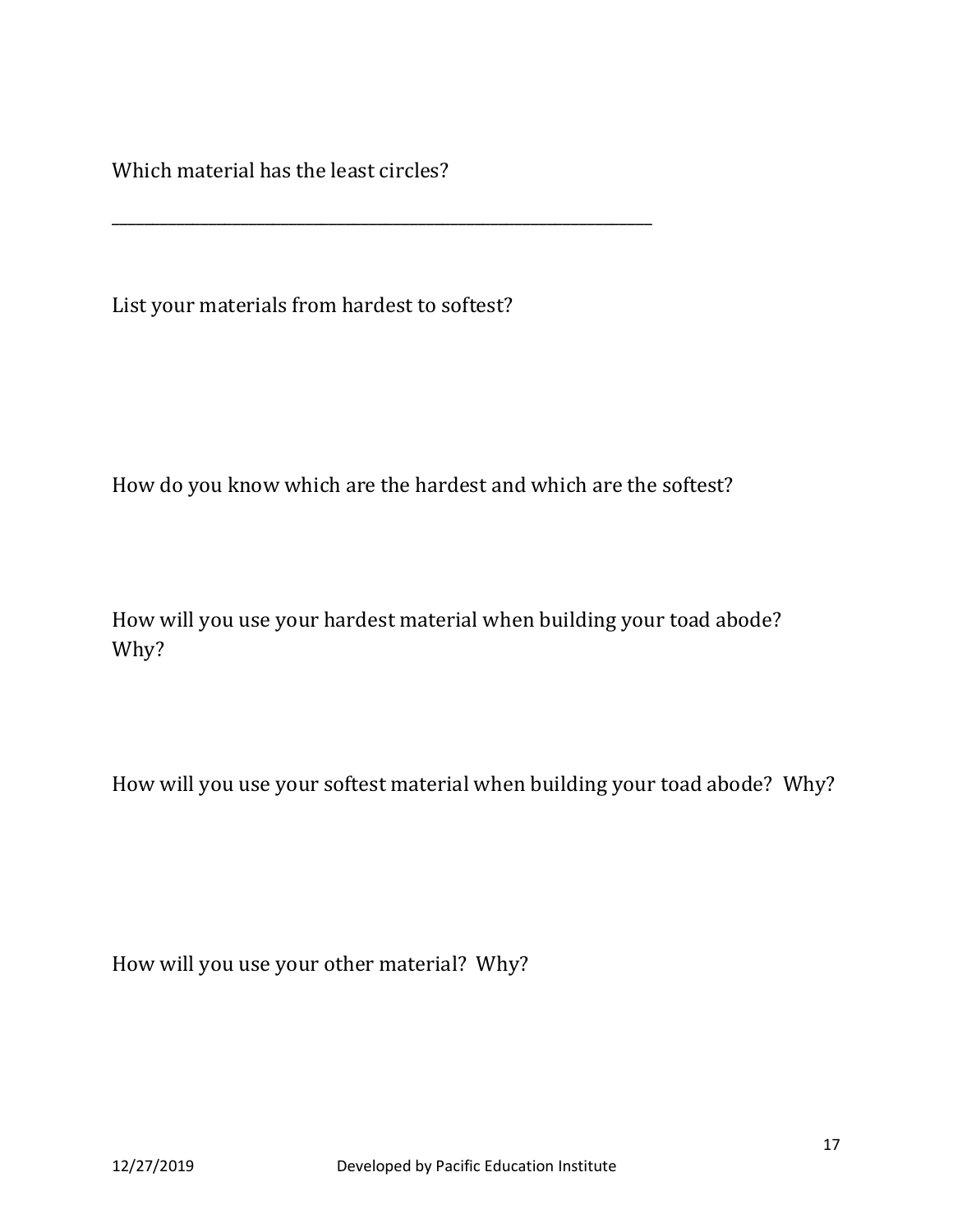#### **FLEXIBILITY TEST**

- 1. Write your material 1 in each line next to Material 1, the name of your material 2 next to material 2, and 3 next to 3 and 4 next to 4.
- 2. For each test bend your material until it snaps or breaks. The material that bends farther or longer is more flexible, the material that bends less is more rigid. Circle the material that is most flexible in that test.

| Example: Straw                       |  | Woodchips |
|--------------------------------------|--|-----------|
|                                      |  |           |
|                                      |  |           |
| Test 1:                              |  |           |
|                                      |  |           |
| Test 2:                              |  |           |
|                                      |  |           |
| Test 3                               |  |           |
|                                      |  |           |
| Test 4                               |  |           |
|                                      |  |           |
| Test 5                               |  |           |
|                                      |  |           |
| Test 6                               |  |           |
|                                      |  |           |
| Which material has the most circles? |  |           |
|                                      |  |           |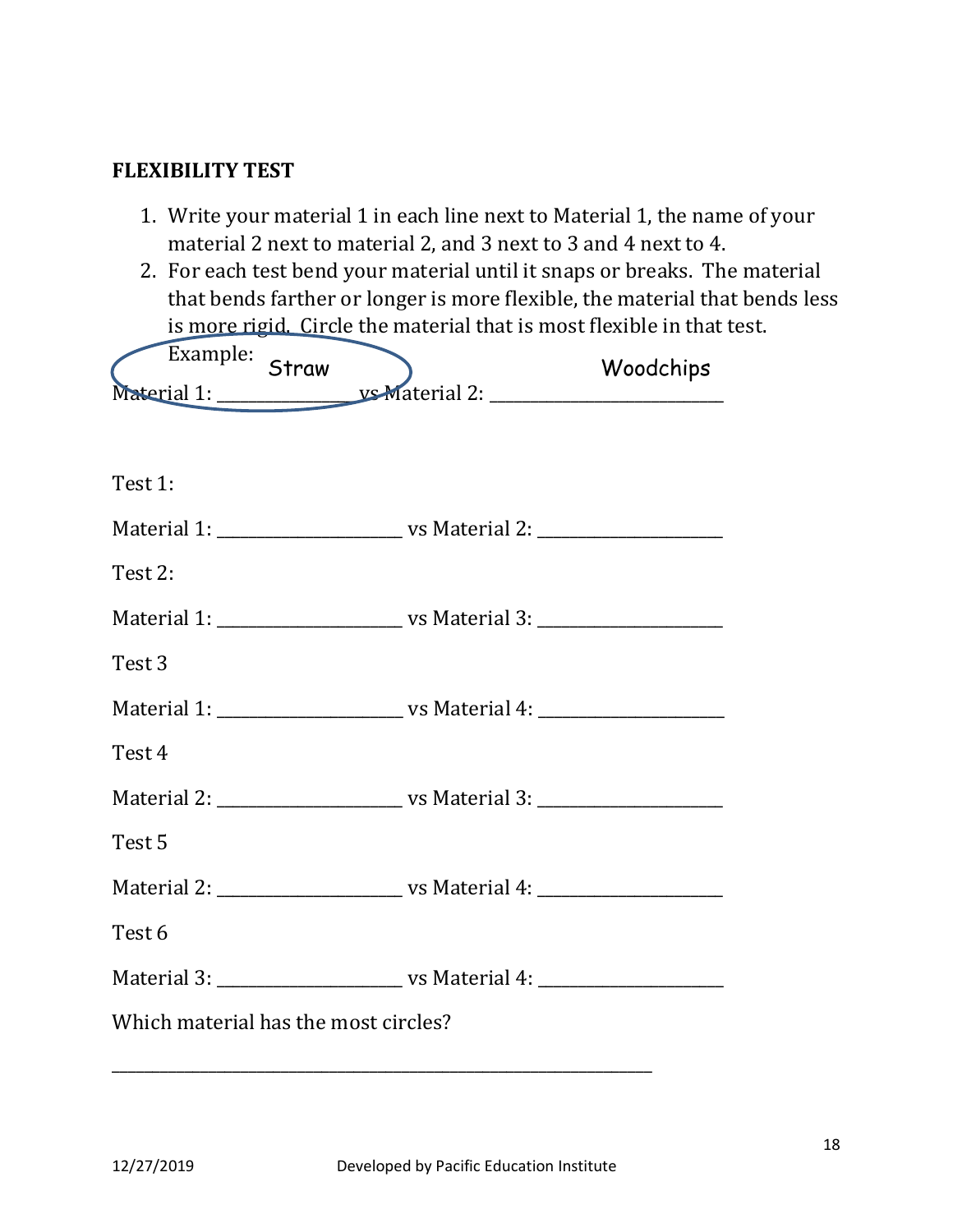Which material has the least circles?

List your materials from most flexible to most rigid.

\_\_\_\_\_\_\_\_\_\_\_\_\_\_\_\_\_\_\_\_\_\_\_\_\_\_\_\_\_\_\_\_\_\_\_\_\_\_\_\_\_\_\_\_\_\_\_\_\_\_\_\_\_\_\_\_\_\_\_\_\_\_\_\_\_\_\_

How do you know which is the most flexible and which are the most rigid?

How will you use your most flexible material when building your toad abode? Why?

How will you use your most rigid material when building your toad abode? Why?

How will you use your other material? Why?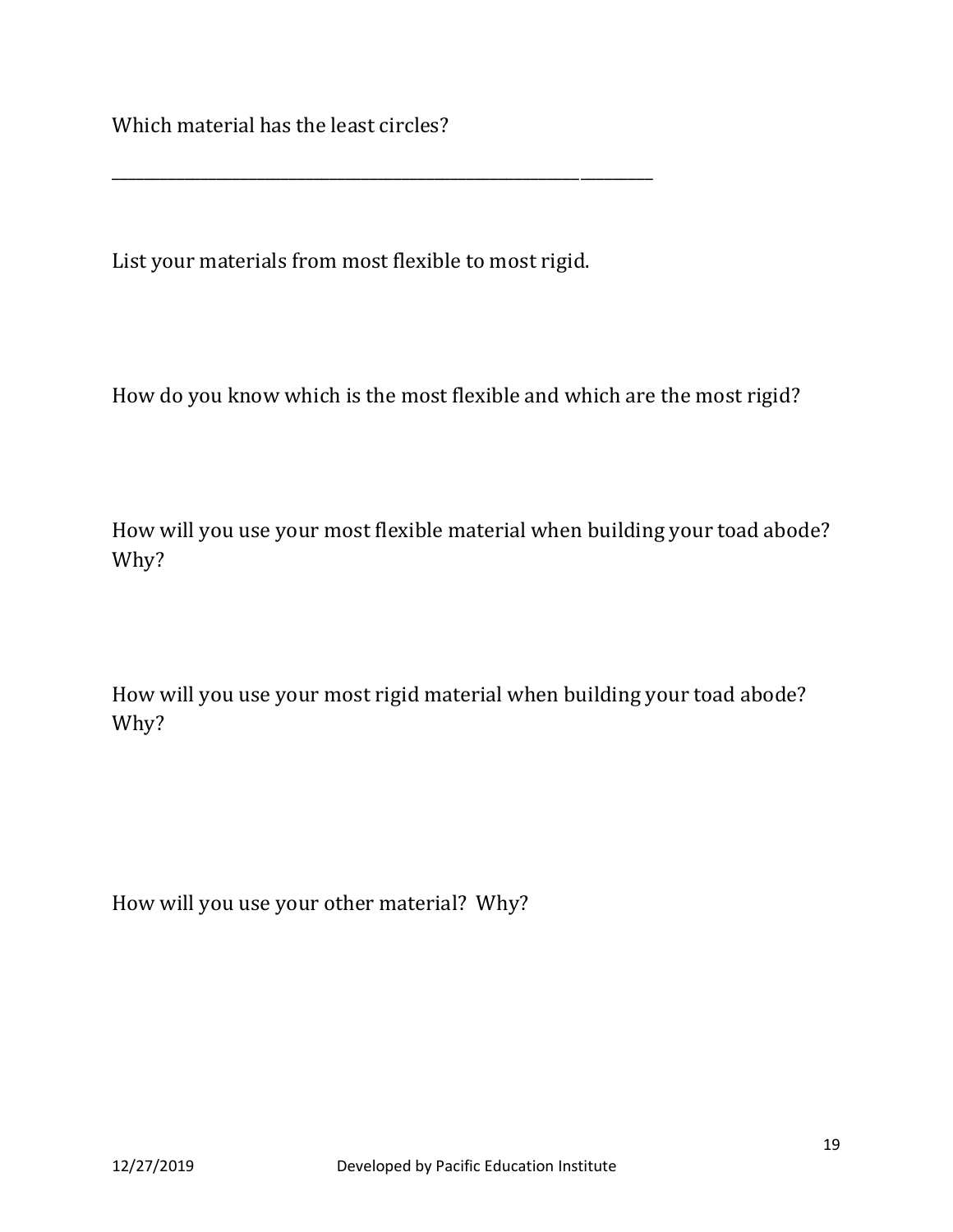**Optimizing after Scientific Tests: Second sketch of toad abodes**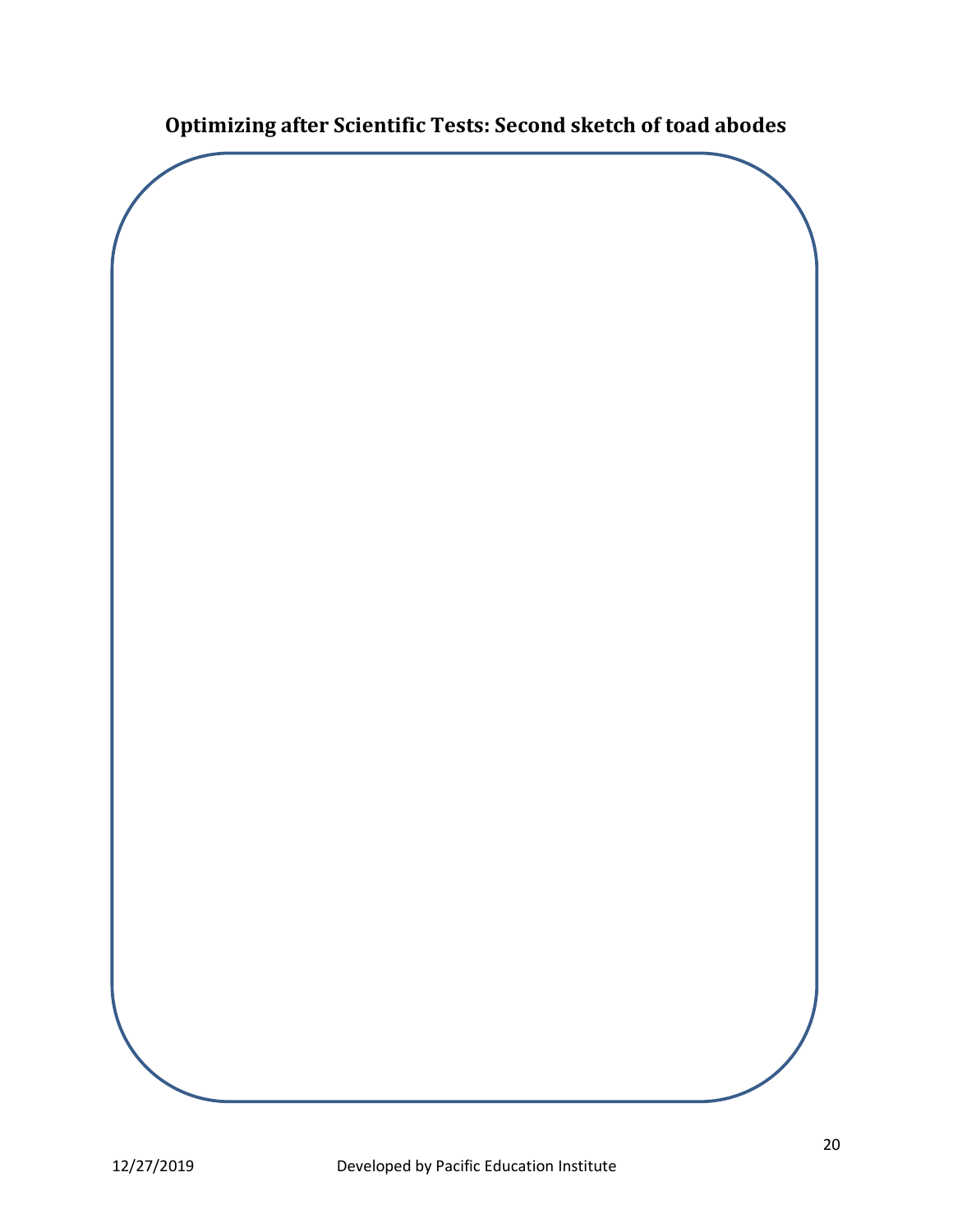- 1. Did my toad fit into the toad abode?
- 2. Did my toad get wet?
- 3. Which of my materials worked best?

4. How can I improve my toad abode?

- 5. Could I make it bigger to fit a friend in with my toad?
- 6. Could I make it more waterproof to keep my toad dry if it rained longer and harder?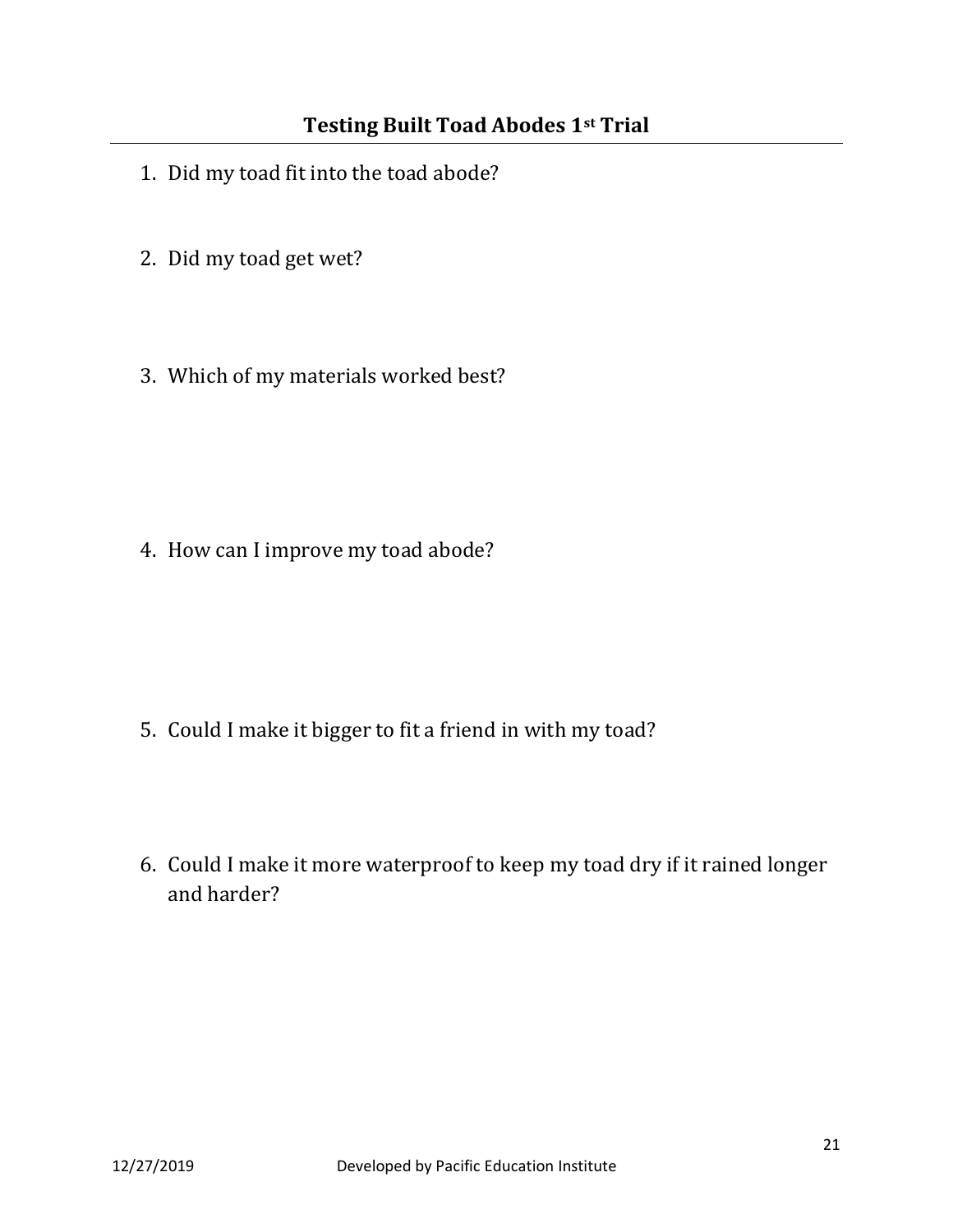**Optimizing after Scientific Tests: Third sketch of toad abodes**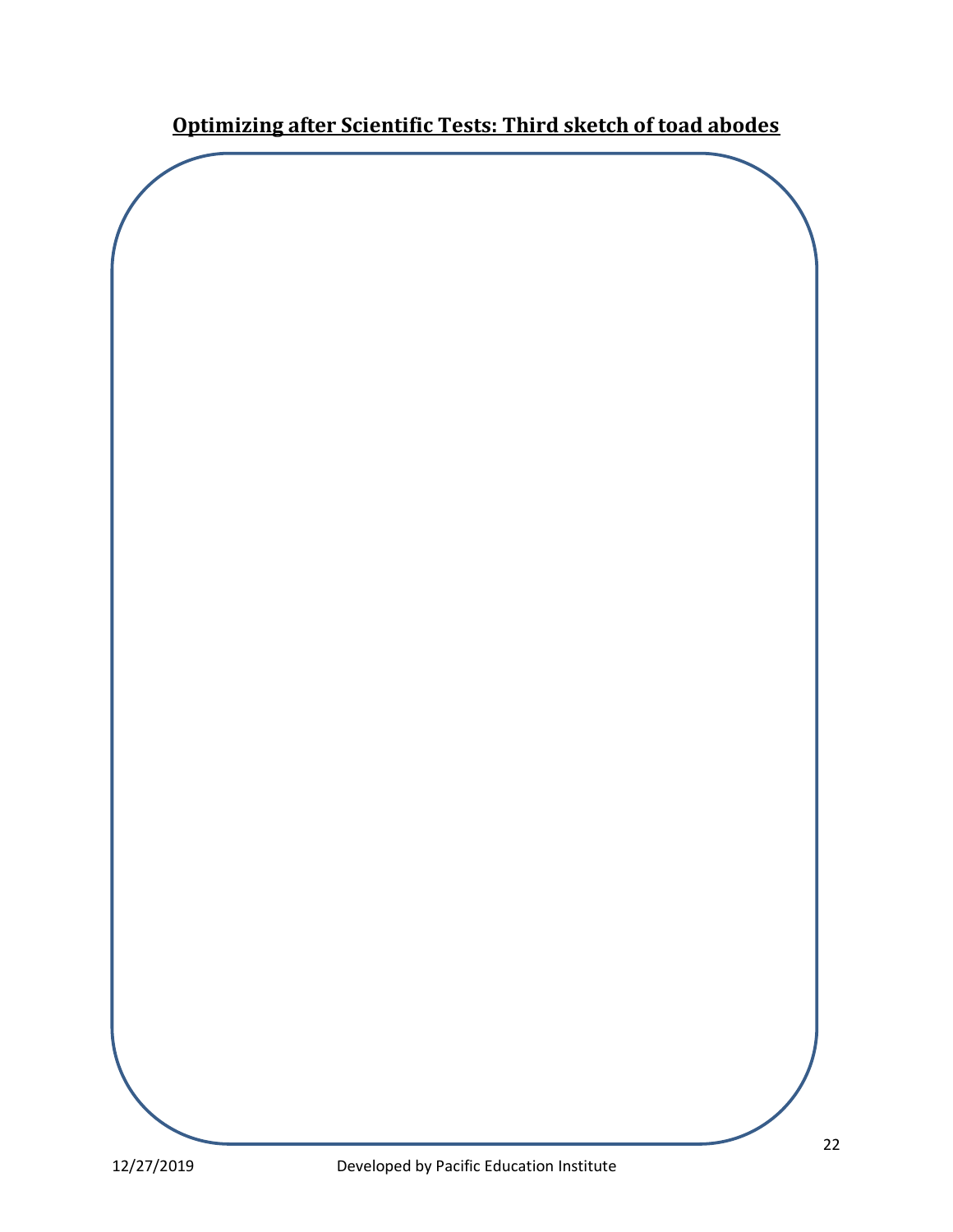- 1. Did my toad fit into the toad abode?
- 2. Did my toad get wet?
- 3. Which of my materials worked best?

4. How can I improve my toad abode?

- 5. Could I make it bigger to fit a friend in with my toad?
- 6. Could I make it more waterproof to keep my toad dry if it rained longer and harder?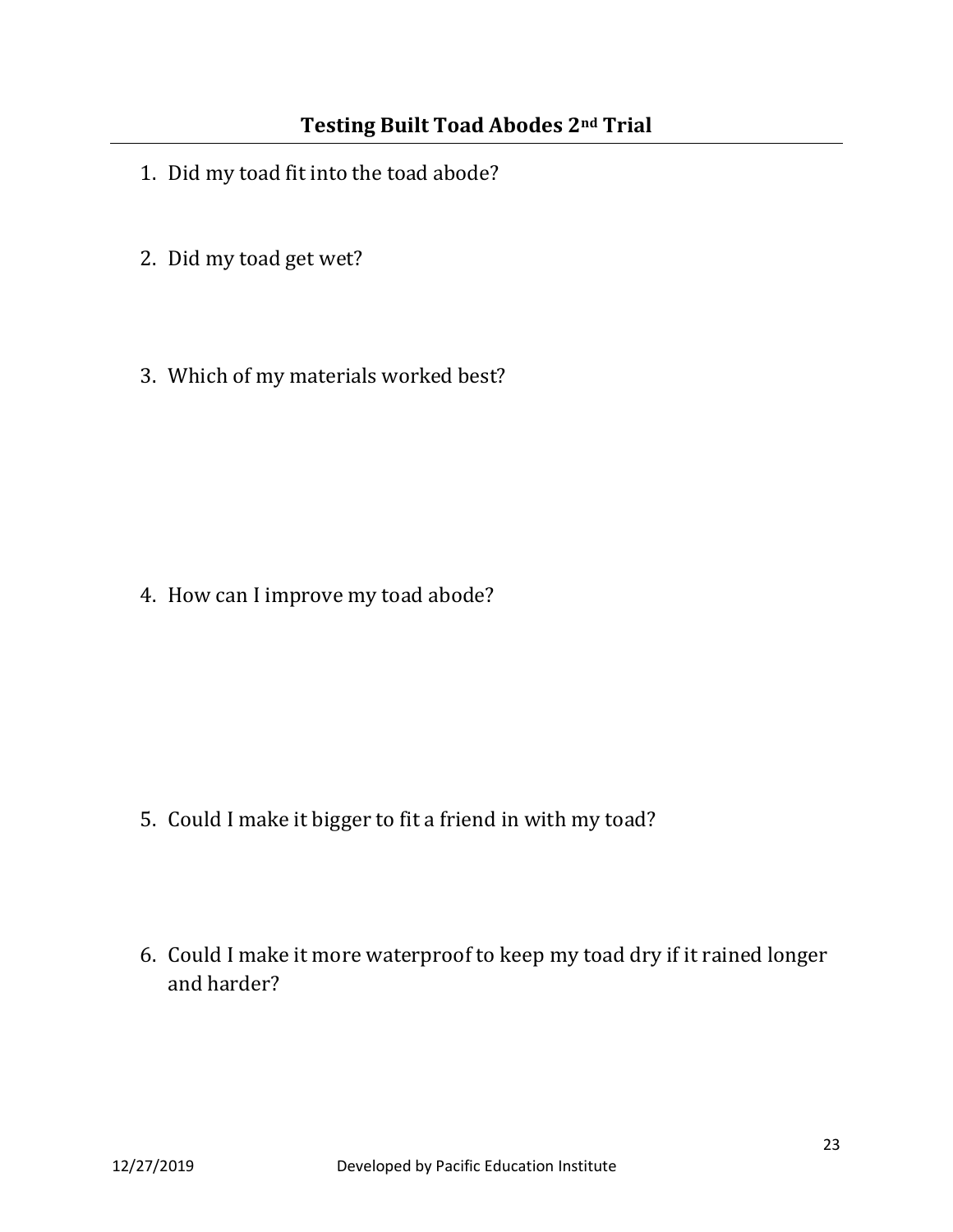# **Reflection and Assessment**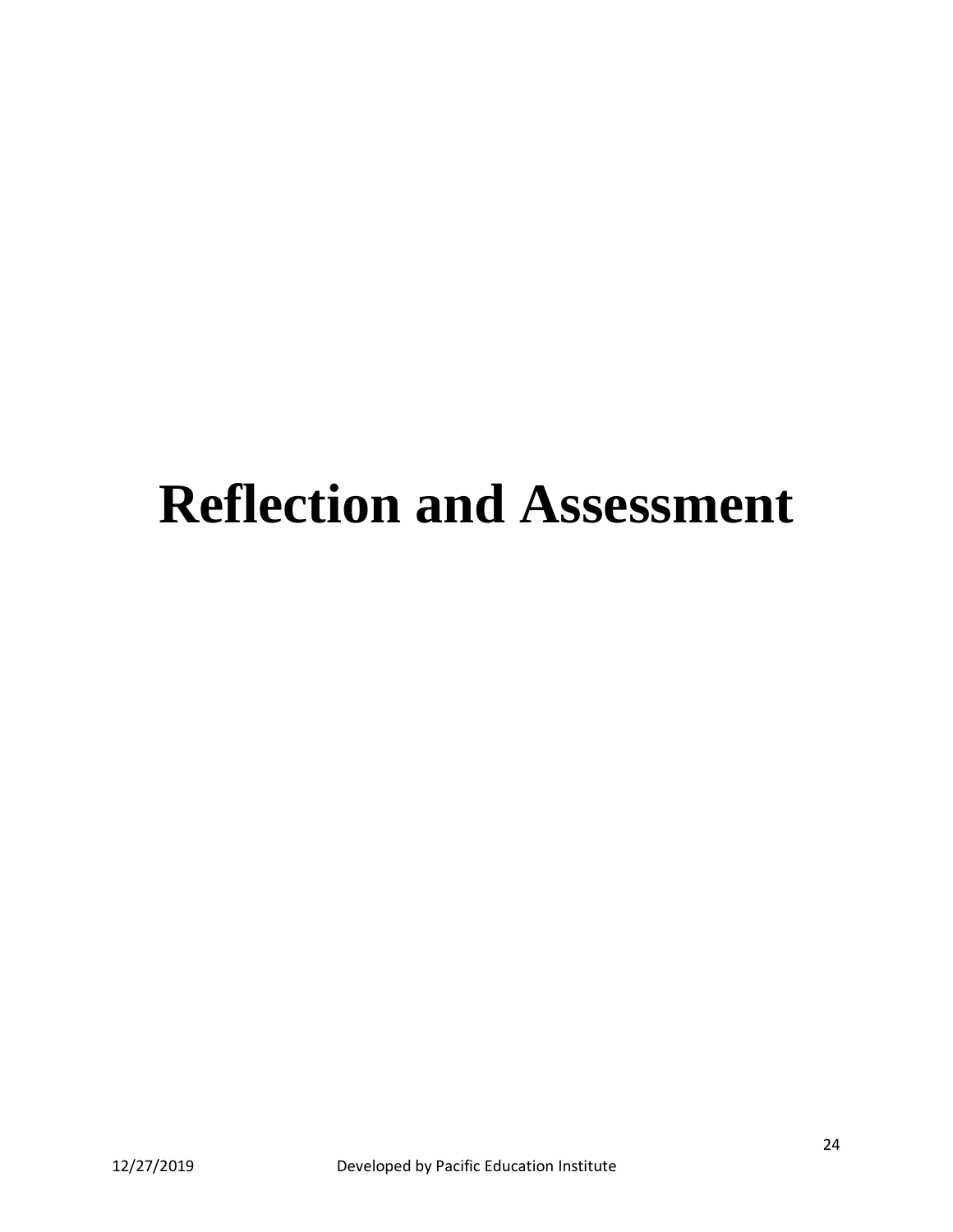I used to think:

But now I know:

---------------------------------------------------------------------------------------

I used to think:

But now I know:

---------------------------------------------------------------------------------------

I used to think:

But now I know: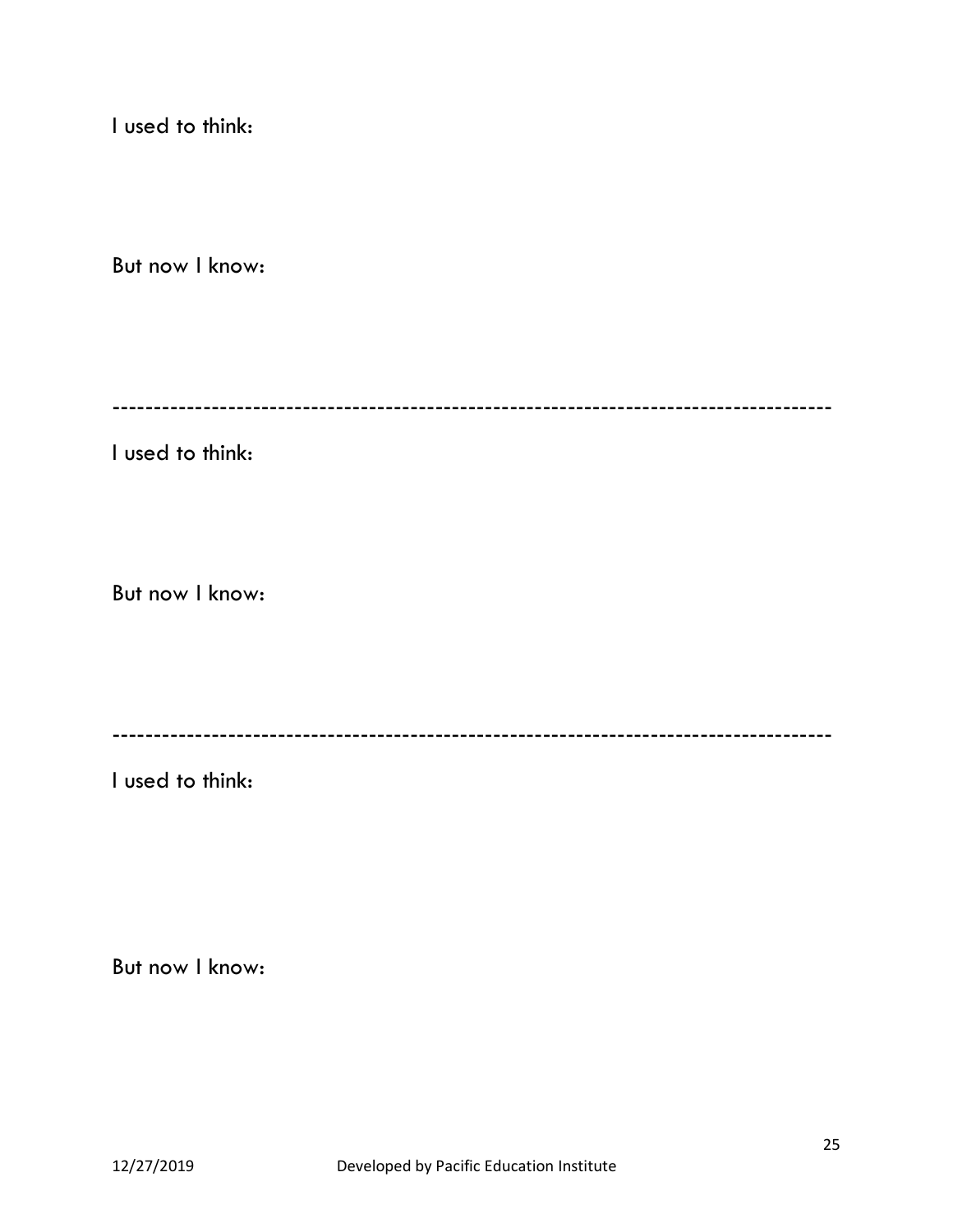*Name: \_\_\_\_\_\_\_\_\_\_\_\_\_\_\_\_\_\_\_\_*

*What is the best material to build a Toad Abode from? Use evidence from your Toad Abode tests.*

**\_\_\_\_\_\_\_\_\_\_\_\_\_\_\_\_\_\_\_\_\_\_\_\_\_\_\_\_\_\_\_\_\_\_\_\_\_\_\_\_\_\_\_\_\_\_\_\_\_\_\_\_\_\_\_\_\_\_\_\_\_\_\_\_\_\_\_**

**\_\_\_\_\_\_\_\_\_\_\_\_\_\_\_\_\_\_\_\_\_\_\_\_\_\_\_\_\_\_\_\_\_\_\_\_\_\_\_\_\_\_\_\_\_\_\_\_\_\_\_\_\_\_\_\_\_\_\_\_\_\_\_\_\_\_\_**

**\_\_\_\_\_\_\_\_\_\_\_\_\_\_\_\_\_\_\_\_\_\_\_\_\_\_\_\_\_\_\_\_\_\_\_\_\_\_\_\_\_\_\_\_\_\_\_\_\_\_\_\_\_\_\_\_\_\_\_\_\_\_\_\_\_\_\_**

**Write the claim to answer the question:**

**Evidence: Write or draw evidence to support your claim.**